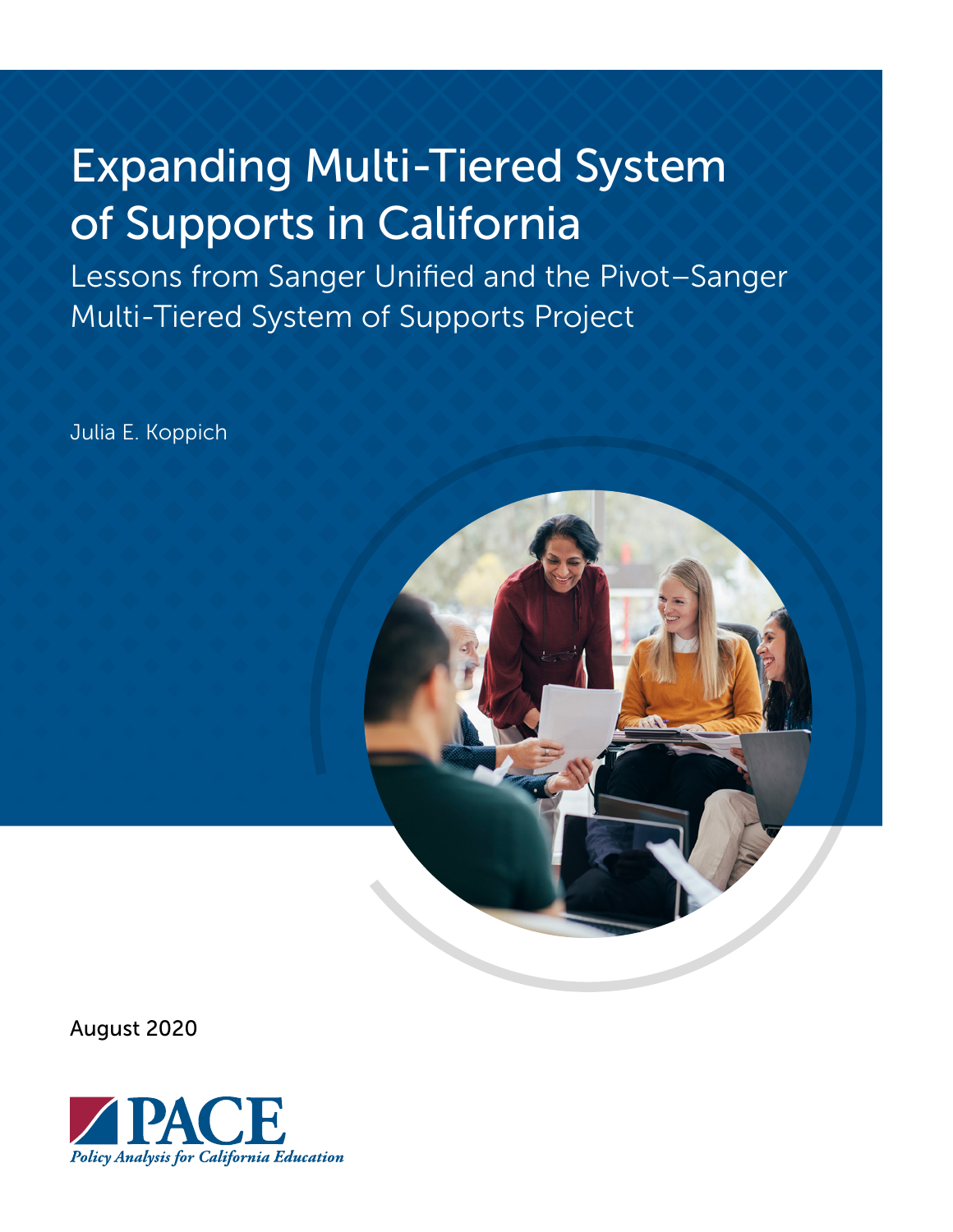Expanding Multi-Tiered System of Supports in California: Lessons from Sanger Unified and the Pivot–Sanger Multi-Tiered System of Supports Project

Julia E. Koppich, J. Koppich & Associates





#### Acknowledgements

This report, like all PACE publications, has been thoroughly reviewed for factual accuracy and research integrity, and we thank this publication's reviewers. We also wish to thank those we interviewed for this report and our funder, the Stuart Foundation.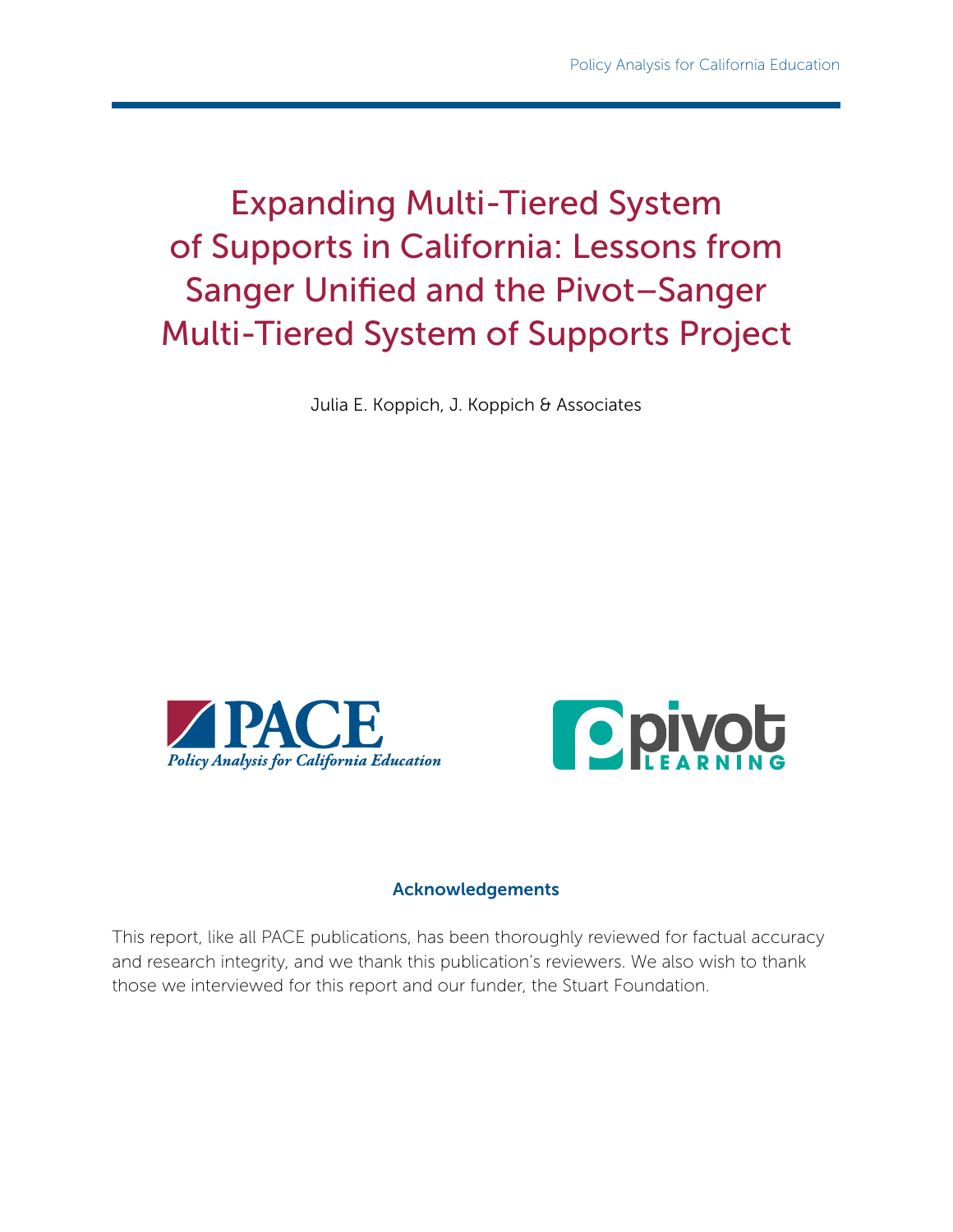

## Executive Summary

Equity is the consistent thread that runs through major California education policies of the last decade, which have focused on providing access and opportunity tailored to students' needs in order to reduce disparities in learning outcomes. Equity challenges, already significant prior to COVID-19, have been exacerbated by the pandemic's education disruptions.

Multi-Tiered System of Supports (MTSS) offers a framework for identifying students who are struggling and who need focused support to meet academic, behavioral, and socialemotional challenges. How can California make MTSS implementation more accessible to school districts as they strive to support all students equitably?

From 2018 to 2020, Pivot Learning led a demonstration project involving the Sanger, Monterey Peninsula, and Lancaster school districts. Sanger has coherently and cohesively implemented MTSS in a way that adapts the framework to the district's culture. The Pivot-led project, with Monterey and Lancaster as pilot sites, sought to determine if direct support by Sanger, based on its expertise, could help Monterey and Lancaster develop their own district-relevant MTSS implementation strategies.

This study combines previous research about Sanger's education improvement efforts with data from the Pivot–Sanger MTSS Project to identify a set of lessons learned that might help guide the state's continued expansion of MTSS. Principal findings from this study are as follows:

- Collaborative culture is central to developing the common vision and shared purpose foundational to MTSS implementation. Sanger's improvement path and the trajectory of the pilot districts' MTSS work show that district culture is malleable and is responsive to attention and commitment.
- MTSS implementation requires a careful and simultaneous process of replication and adaptation—fidelity to basic MTSS framework elements and adaptation to a district's context and culture. Sanger consultants' peer-to-peer support offered pilot districts experienced guidance about the MTSS framework and real-world experience developing district-sensitive approaches to MTSS implementation.
- Pivot served as project guide and gentle provocateur. As an outside agency, Pivot was able to: (a) use its knowledge of systems change to spur pilot districts to uncover their strengths and address their challenges; (b) apply appropriate pressure to ensure the pilot districts met milestones and continued moving forward; and (c) develop a project-specific learning network that created space for participating districts to engage in reciprocal learning and mutual problem solving.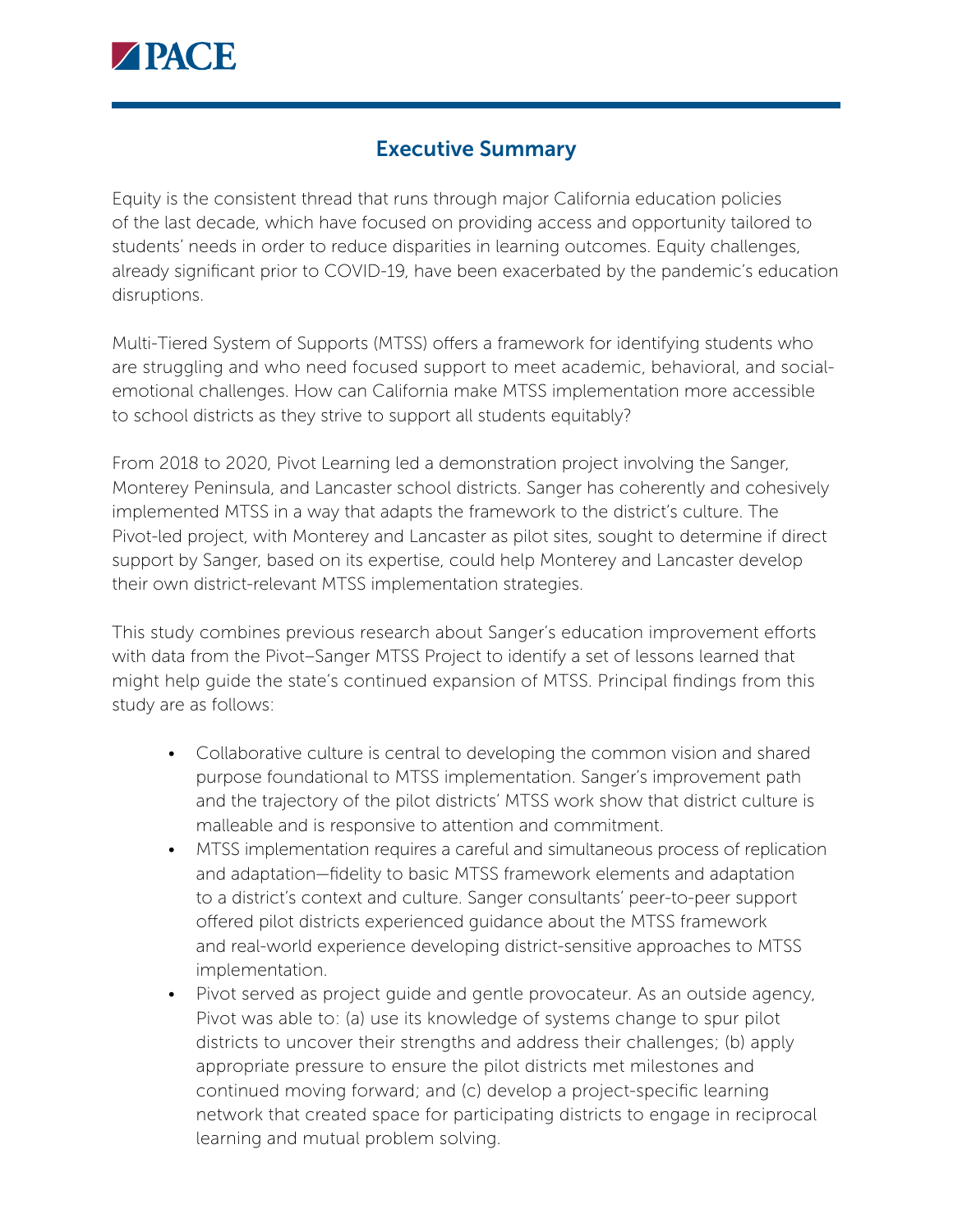## Introduction

California, like much of the rest of the nation, has experienced a whirlwind of education policy activity over the course of the last decade—revised standards; new curricula; a new testing regime; a revamped finance and governance system; and a reformulated approach to accountability. (See the *Significant State Education Policy Milestones* box below.)

## Significant State Education Policy Milestones Since 2010

2010–State Board of Education adopts Common Core State Standards (CCSS) in mathematics and English language arts; begins implementing Smarter Balanced testing.

2013-Local Control Funding Formula (LCFF) shifts control of most education dollars from the state to local school districts. Using stakeholder engagement, districts allocate dollars (base allocation plus added dollars for low-income students, English learners, and foster and homeless<sup>1</sup> youth).

2017–California initiates new multimeasure accountability system and statewide system of support. The California School Dashboard, an online tool, provides information on the performance of student subgroups. Based on Dashboard results, districts are identified for targeted support.

Equity—providing access and opportunity tailored to students' needs in order to reduce disparities in learning outcomes—is the consistent thread running through all of these policies. The Local Control Funding Formula (LCFF), implemented in 2013, reinforced the state's perspective that ensuring equity of opportunity requires differential funding and thus targeted more supports and services to historically underserved students: low-income students, English learners, and homeless and foster youth (Humphrey et al., 2017; Koppich et al., 2018).

Equity challenges have been further exacerbated by COVID-19. With schools closed, access for low-income students and English learners as well as foster and homeless youth to school meals, support services, and the safety of the school building

<sup>1</sup> Homeless students were not named as a targeted student population in the LCFF. They were added as a result of a budget trailer bill in 2015. For more, see Tully (2015).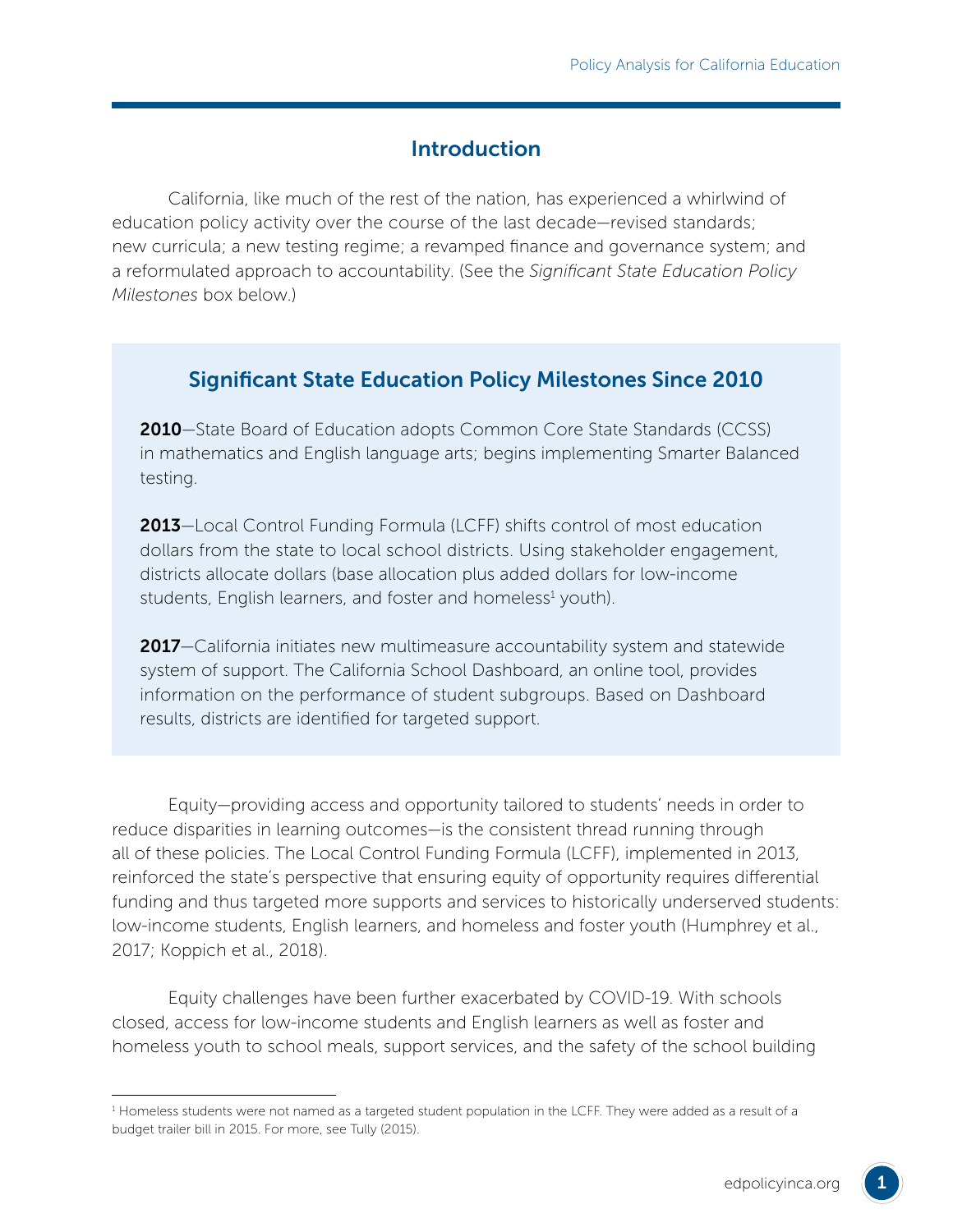

during the day has been reduced or eliminated. As education has moved to distance learning, students who lack computers or sufficient internet access have been unable to take advantage of online learning. Many of the school services students with disabilities typically receive do not translate well to an online environment and thus many of these have been diminished or eliminated. In sum, for many students whose engagement with school was tenuous before COVID-19, new barriers created by the pandemic may increase their likelihood of dropping out.

At the same time, teachers have found themselves navigating new professional terrain. Many teachers had insufficient training or preparation to provide materials and lessons online. While most school districts worked diligently in the initial weeks following school closures to ensure students had instruction and curriculum, addressing the needs of students who required specific interventions to catch up to grade-level standards presented an especially daunting challenge—one that is likely to have continuing consequences for some time to come.

#### The Role of Multi-Tiered System of Supports

To make progress towards the goal of equitable learning outcomes for all student groups, California has championed continuous improvement; district-led cycles that include setting goals; developing and implementing strategies to meet these goals; using data to assess results and make adjustments; and then beginning the cycle again—a kind of education version of "rinse and repeat." MTSS provides a framework for all students focused on maximizing achievement and success in school by integrating evidence-based instruction with ongoing assessment. By enabling schools to identify and respond quickly and efficiently, MTSS is intended to provide targeted interventions that can eliminate achievement gaps while they are still small.

Using the MTSS framework, all students receive strong core instruction with evidence-based materials and methods (Tier 1). When data show significant numbers of students falling behind, Tier 1 instruction is evaluated for efficacy while students continue to receive appropriate interventions; students who do not make adequate progress in Tier 1 (typically 15 to 20 percent) move to Tier 2. These students receive supplemental interventions that allow for more explicit instruction, added opportunities for practice with feedback, and frequent assessment of growth and progress. Those who do not respond sufficiently to Tier 2 interventions (usually 5 percent or fewer) are provided with more intensive and individualized supports as well as weekly progress monitoring in Tier 3.

MTSS utilizes Universal Design for Learning (UDL), which encompasses flexible learning environments so that students are able to access material, engage with it, and show what they know in ways that accommodate their individual learning needs (Morin, n.d.).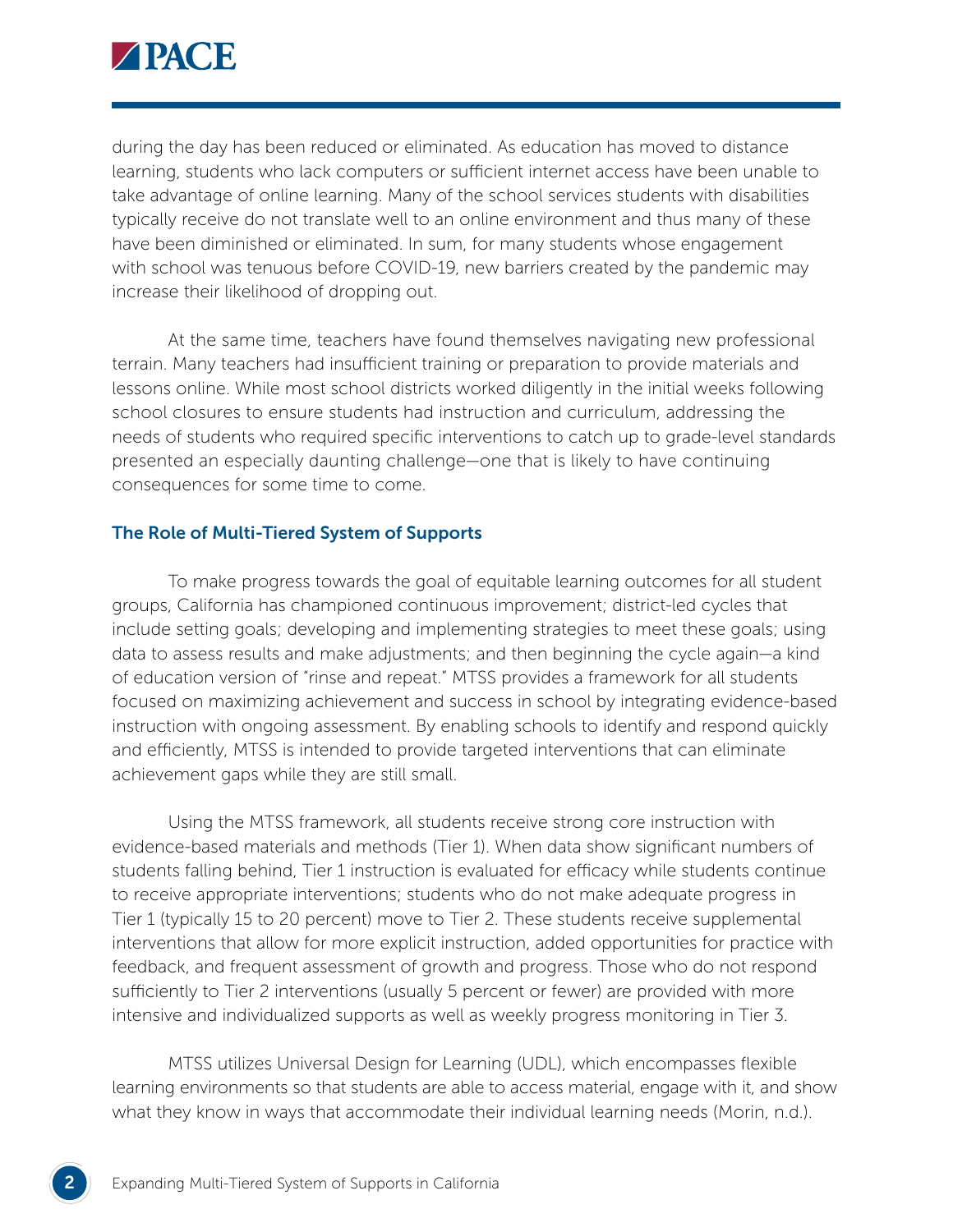The MTSS framework is designed to help districts move towards their equity goal by aligning academic, behavioral, and social-emotional learning around data-based decision-making to improve outcomes for all students. The anticipated loss of learning that almost surely will result from COVID-19 education disruptions makes the need for MTSS even more urgent.

## About This Report

Many California school districts are in the beginning stages of MTSS implementation. Fresno County's Sanger Unified School District started early on its MTSS path and now, building on the district's well-documented tradition of education improvement, has implemented MTSS as part of its continuous improvement effort.

From 2018 to 2020, Pivot Learning led a demonstration project (called the Pivot–Sanger MTSS Project for the purposes of this report) to determine if direct support from Sanger could inform MTSS implementation in other school districts. Specifically, two Sanger staff members with experience implementing that district's MTSS served as consultants to two pilot districts—Monterey Peninsula Unified School District (Monterey County) and Lancaster School District (Los Angeles County)—to help these districts chart their MTSS implementation path.

The project tested the proposition that the kind of direct support provided by Sanger could serve as a model for the state as it seeks to spread MTSS more broadly to districts across California. This report blends previously reported research about Sanger's long-term education improvement efforts with data from the Pivot–Sanger MTSS Project to identify a set of lessons learned that might help guide continuing state MTSS implementation efforts.

#### Data Collection and Analysis

Data for this report were collected through document review and interviews. Researchers reviewed a range of documents, including previously conducted research on Sanger and results of interviews conducted by Pivot Learning's project team. In addition, researchers conducted supplemental telephone interviews, lasting approximately 45 minutes each, between February 2, 2020 and February 20, 2020 with a dozen project principals and participants from Pivot, Sanger, and the Monterey and Lancaster school districts, as well as an email exchange with the Sanger superintendent in May 2020.2

 $<sup>2</sup>$  Quotations throughout are from these interviews and email exchanges unless otherwise noted.</sup>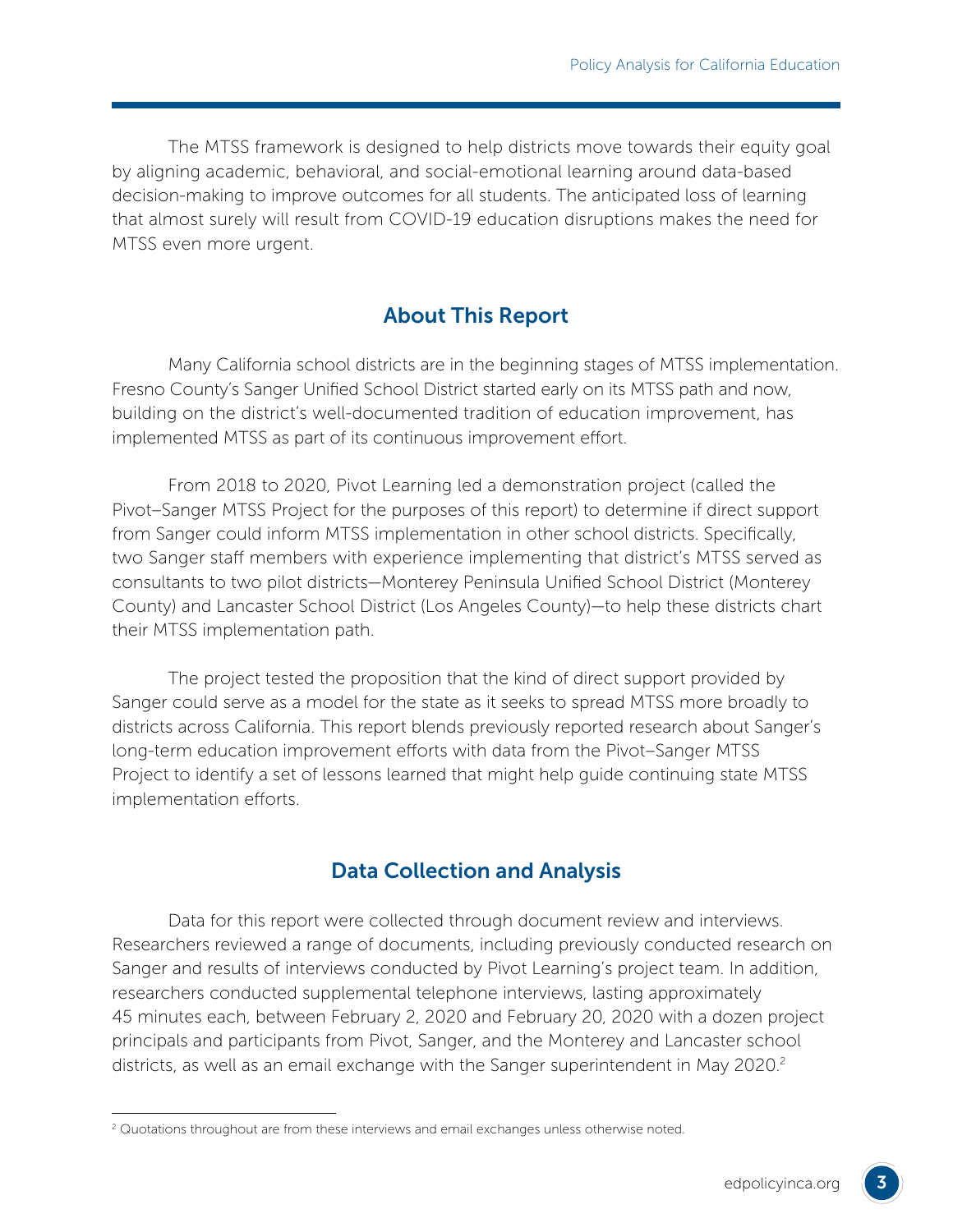

Interviews probed the roles of the Sanger consultants with the pilot districts, Pivot's function as an outside agency, and tangible results of the project.

## Transformation in Sanger Unified School District

Sanger is neither "special" nor "advantaged" in any traditional sense of the terms. Poverty is a defining characteristic of the district's student population. Of Sanger's 10,782 students, almost three quarters (72 percent) are classified as socioeconomically disadvantaged (California Department of Education, 2019). Yet Sanger boasts a decadelong record of improving student performance and a 97 percent high school graduation rate (California Department of Education, 2019).

The district's upward trajectory was born of humble roots. A rural, agricultural district in Fresno County, in 2004 Sanger was named one of the 98 lowest performing districts in California. Fifteen years later the district was cited as a "positive outlier" in the Learning Policy Institute's report about districts that were beating the odds:

Positive outlier districts appear to have leveraged the state's updated educational standards, funding, and accountability systems to support students in meeting … more rigorous academic standards. (Podolsky et al., 2019, p. iv)

Sanger's purposeful turnaround was punctuated by focused and deliberate action on the part of Sanger leaders, teachers, and staff. The district's story is well researched and often told (David & Talbert, 2012; Talbert & David, 2019).

Sanger was also an early adopter of MTSS. A core district initiative, MTSS in Sanger incorporates aligned supports and resources in a coherent continuous improvement cycle. At the Tier 1 level, all students, including those with disabilities, English learners, and foster youth, have access to high-quality instruction as well as social-emotional and behavioral supports. Tier 2 offers targeted, supplemental supports to 5 to 15 percent of students. Tier 3 provides intensive supports to 1 to 5 percent of students. (California Department of Education, 2018).

#### Sanger's Approach to Improvement

Sanger's approach to improvement is embedded in three core principles: (a) develop a collaborative culture and shared purpose, (b) build on what is and make it your own, and (c) data, data, data.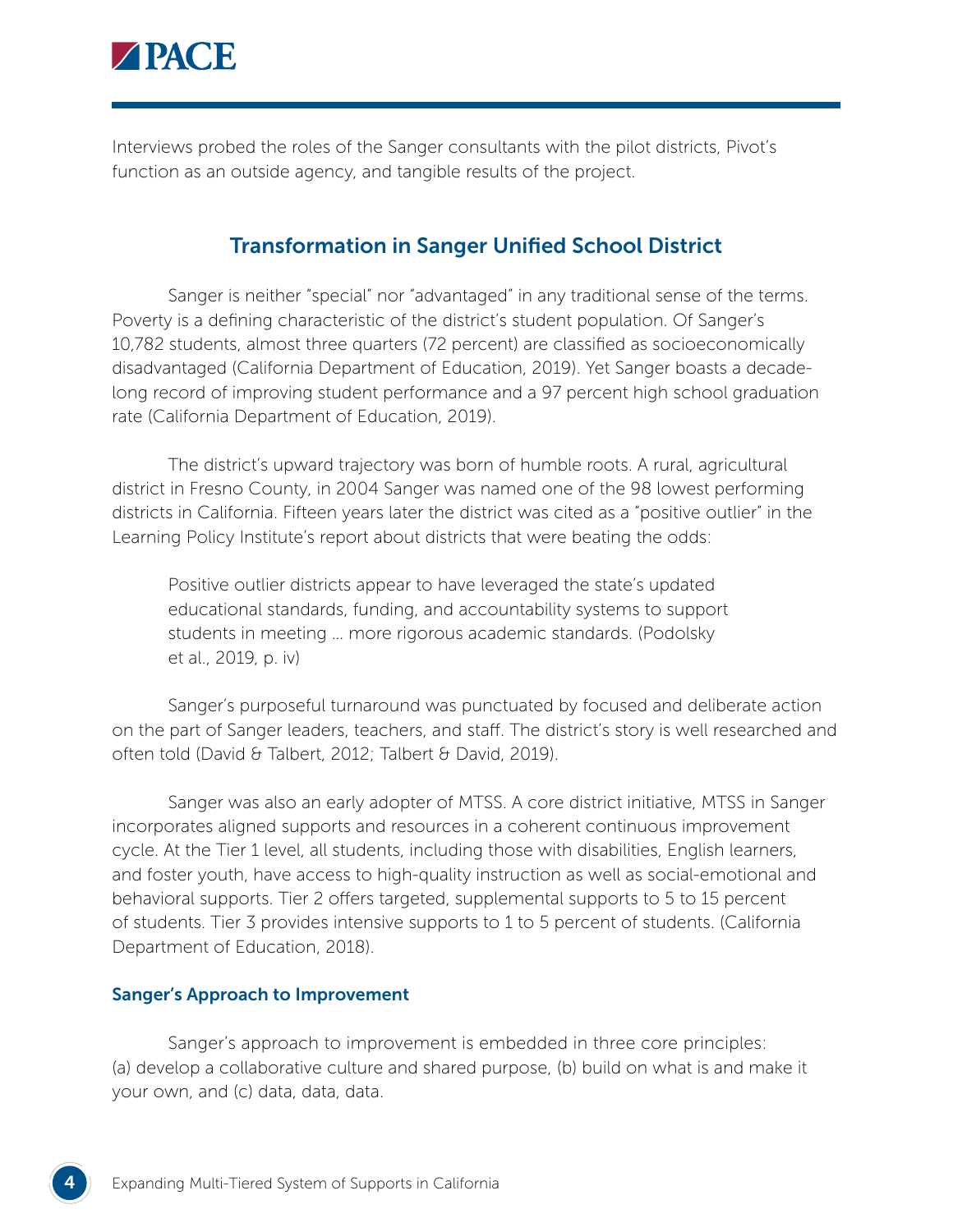Develop a collaborative culture and shared purpose. Building a collaborative culture is at the heart of Sanger's education improvement efforts. That culture is the product of a web of trusting relationships Sanger has developed over many years. Cooperative relationships are grounded in respect for educators as professionals capable of making good decisions for students. The collaborative culture results in a shared purpose, with everyone pulling in the same direction to reach common goals (David & Talbert, 2012; Talbert & David, 2019).

Sanger found its organizational footing by shifting from a culture of professional isolation (teachers working alone) to one in which teachers work collaboratively with one another and with principals. Professionals share responsibility for the work and its outcomes. Educators shifted their practice from a following-the-textbook approach to one in which diagnosing student needs and adapting practice to meet those needs prevails. Principals are leaders of communities of professionals rather than being school managers. The district administration moved from emphasizing top-down mandates and compliance to focusing on reciprocal accountability and nurturing principal and teacher leadership (David & Talbert, 2012; Talbert & David, 2019).

The hard work that brought about Sanger's collaborative culture allows the district's educators and other employees to live the district's motto: "Every child, every day, whatever it takes."

**Build on what is and make it your own.** Change in Sanger is viewed as a developmental process that takes time. District leaders consistently convey a vision of "weaving" rather than "stacking" (Talbert & David, 2019). As new initiatives are introduced or existing programs revised, the district's message is one of coherence. New work is of a piece with existing work; previous and new improvement efforts meld together. New initiatives are not meant to upend what the district has in place but rather to build on it.

As new initiatives come on line, the district casts them in a "Sanger context"—as a development that is part of the natural order of things and not a new undertaking that has simply been layered upon previous projects. In rolling out Sanger's MTSS initiative, for example, district leaders began by making sure the community and teachers saw the initiative as their own.<sup>3</sup> Part of this process was using a system of pilots and feedback. Pilots were designed to field test the new initiative at a few schools. The district then collected feedback from teachers and principals—"How did it work? What should we change?"—

<sup>3</sup> MTSS is not a California state mandate, per se. However, the state strongly encourages districts to develop MTSS implementation strategies. The Orange County Department of Education, in collaboration with the Butte County Office of Education and UCLA's Center for the Transformation of Schools, receives funding from the California Department of Education through the SUMS (Scaling Up MTSS Statewide) Initiative to develop tools and training to enable educators to further expand MTSS in the state.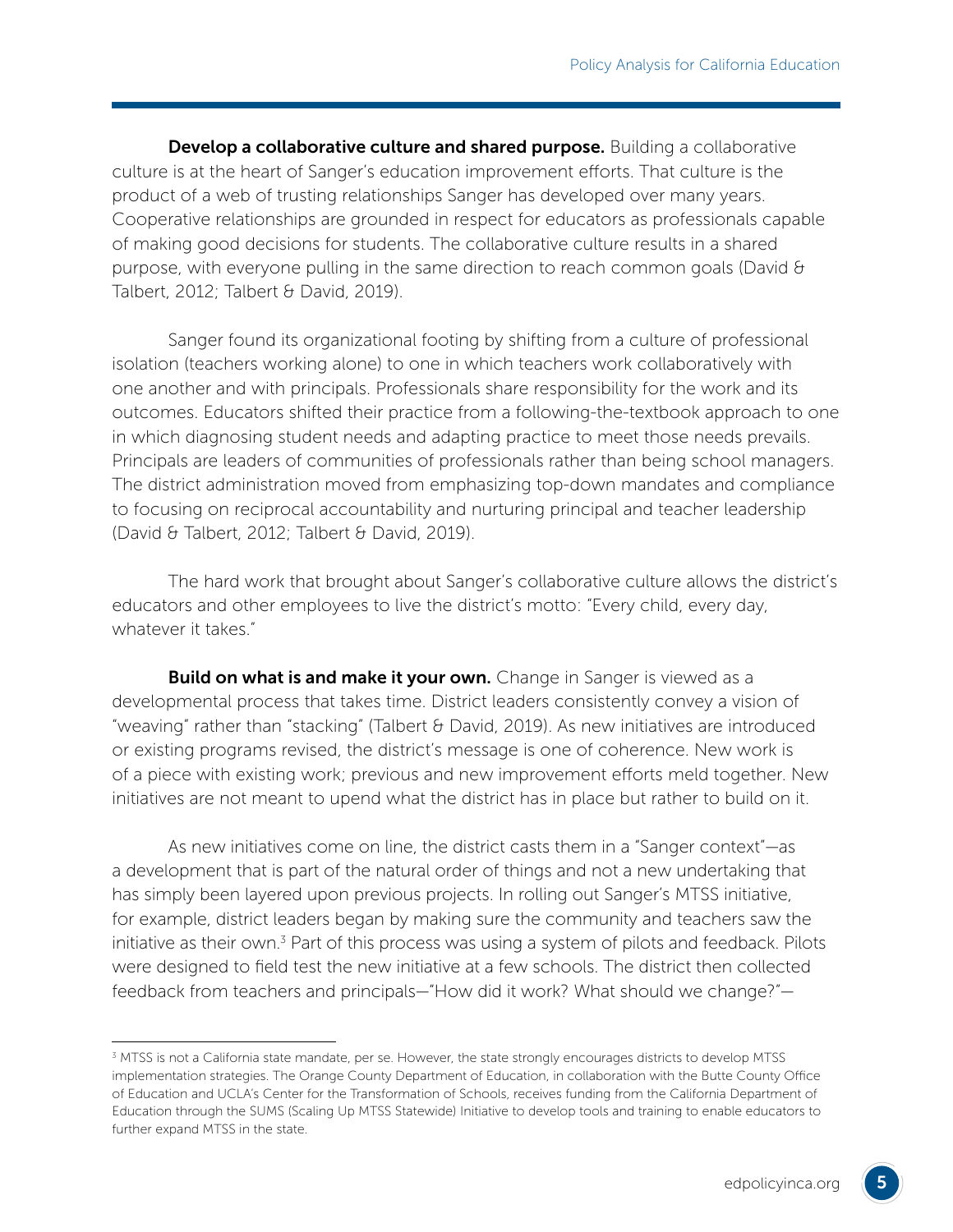

to customize MTSS to the district and to individual schools. This strategy of pilots and feedback, used by Sanger long before MTSS, had the salutary effect of increasing educator buy-in, creating demand for effective implementation practices, and intensifying the use of evidence to keep improving and adapting practices (Talbert & David, 2019).

**Data, data, data.** Leaders in Sanger believe that data drive direction; they and their colleagues strive to ground all decisions in evidence. As Talbert and David (2019) noted: "The district [has] invested heavily in improving its [information] infrastructure and capacity to provide educators access to a broad range of student data" (p. 24). Sanger offers ongoing, systematic teacher and administrator professional development and support to equip educators with the tools they need to implement evidence-based strategies and then holds teachers and administrators accountable for using evidence in the decisions they make as they work to improve student learning (David & Talbert, 2012; Talbert  $\theta$ David, 2019).

Sanger is not content to rest on its laurels. The district is public about its belief that improvement is a continuous process.

The COVID-19 crisis has tested Sanger's resiliency. Explains Superintendent Adela Madrigal Jones:

Never before have our guiding principles regarding how we function as a district been tested like they have through this crisis. Our strong collaborative culture has allowed us to quickly … put into place a distance learning plan, put technology in the hands of students, and provide two meals a day to our families. We don't take for granted that our culture must always be cultivated to stay strong. [Even during this crisis] our collaborative teams meet weekly to discuss results we are seeing and to problem-solve when we don't see the results we want. We continue to make decisions based on data. We celebrate the wins. This crisis has definitely been a huge bump on our journey of continuous improvement but our culture is enabling us to ensure that our decisions focus on what's best for our students.

The superintendent's words display both the strength and fragility of Sanger's improvement principles and its collaborative culture. Steeped in its now-ingrained collaborative way of doing business, Sanger was able quickly to adapt to new demands brought about by COVID-19. Yet, as she notes, the collaborative culture that allows the district to be ready for what comes also requires constant tending. This dual recognition by the district—that what they have is successful but could disappear if they are not vigilant—enables Sanger to continue to make progress even in the face of this unanticipated challenge.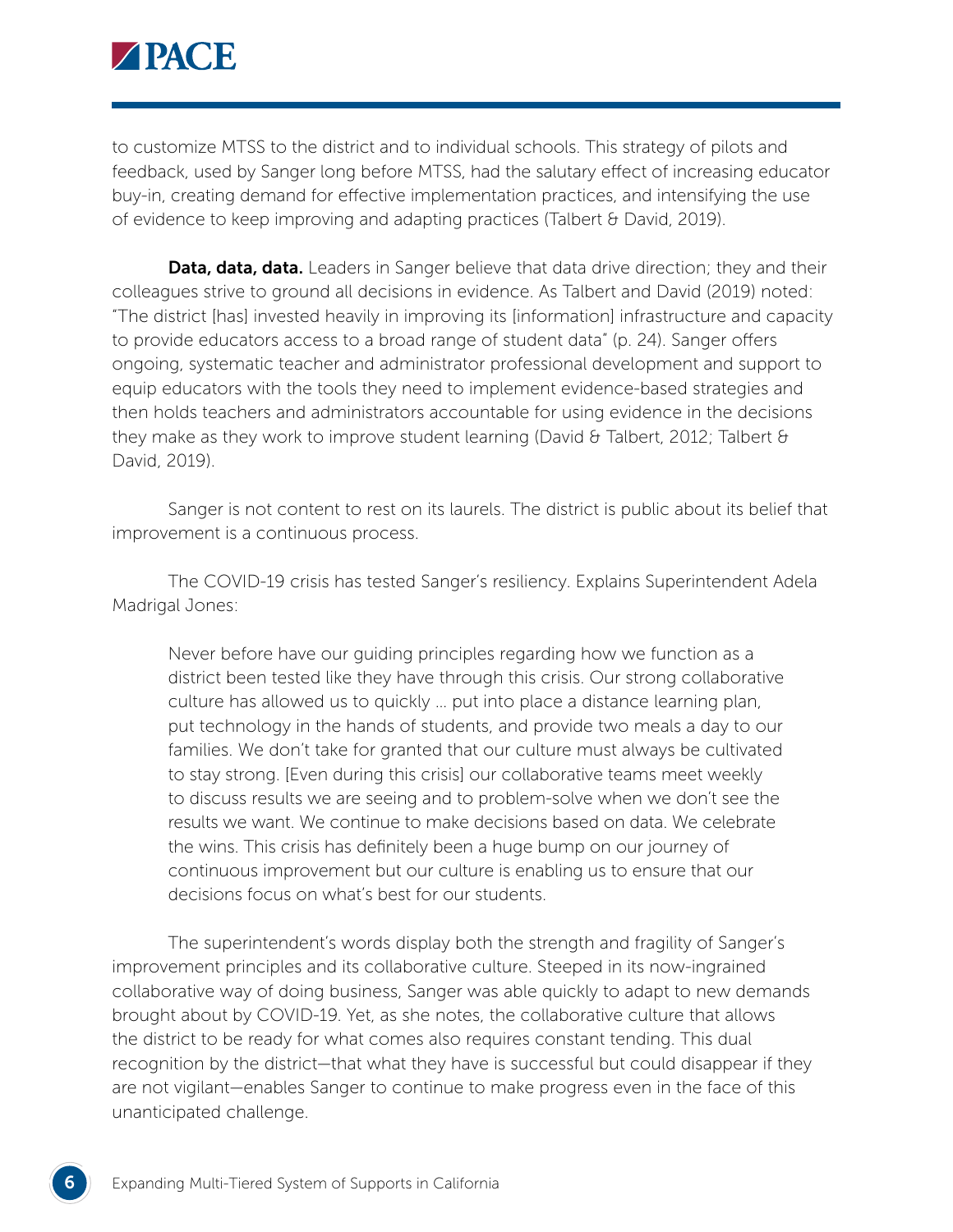## The Pivot–Sanger Multi-Tiered System of Supports Project

Pivot Learning is a nonprofit organization of K–12 education experts who work with districts to address pressing education challenges, including raising student achievement and closing achievement gaps. In recent years, Pivot has engaged with districts to implement Common Core State Standards, develop new LCFF-required budgeting practices, and implement MTSS.4

The Pivot–Sanger MTSS Project came about, says Pivot's Chief Executive Officer Arun Ramanathan, because "Pivot [had] a strong desire to scale the MTSS work we saw happening in Sanger." Pivot knew from experience that implementing MTSS is complex. Successful implementation requires understanding how to use the basic elements of the MTSS framework—student screening; targeted support; using data to make decisions about how to address academic, behavioral, and social-emotional needs; monitoring student progress; and engaging families in appropriate aspects of the work—in concert with careful adaptation to local context and culture. Sanger had achieved the goal of making MTSS the district's own.

Pivot posited that other districts might be able to take advantage of Sanger's experience as they developed their own plans for MTSS implementation. Pivot-facilitated technical assistance and guidance might catalyze the kind of systemic change MTSS implementation, sensitive to district variation, requires. District partnerships connected to this facilitated guidance could offer a safe space for mutual learning.

Pivot previously had worked in Monterey County, home to the Monterey Peninsula district, and in Antelope Valley (Northern Los Angeles County), where the Lancaster district is located. With funding from the Stuart Foundation, the Pivot–Sanger MTSS Project was launched. The project is particularly salient for California as the state seeks to expand MTSS implementation. Relying on a very broad definition of MTSS that encompasses leadership; school cultures and structures; family and community partnerships; and policy, MTSS implementation in this state can feel overwhelming to some school districts. The Pivot–Sanger MTSS Project, leveraging Sanger experience for peer support alongside Pivot's organizational change expertise, might—Pivot postulated—provide one vehicle for easing that path.

<sup>4</sup> Pivot continues to expand its work in prevention and intervention as an extension of its mission to serve the most underserved students in the nation's neediest schools by providing reviews and technical support to departments of special education and by building guidance for supporting students with dyslexia.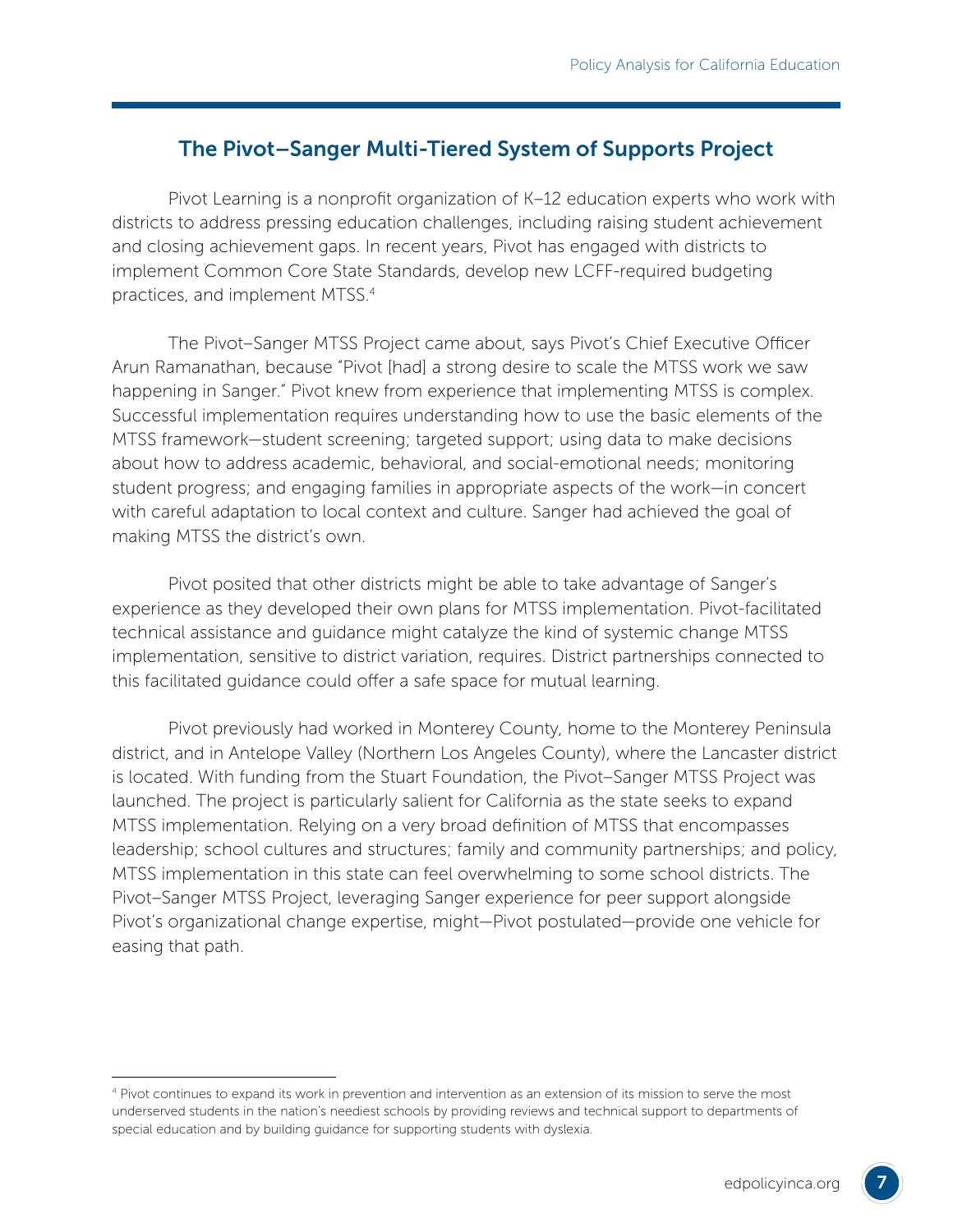

#### Focus on Homeless and Foster Youth

Pivot focused the project on ensuring that the needs of foster and homeless youth would be integrated into the pilot districts' MTSS implementation work. Lancaster has an unusually high number of foster youth; Monterey Peninsula has a significant number of homeless youth. (See the boxes below for basic demographic information about these districts.)

#### Monterey Peninsula Unified School District<sup>5</sup>

Serves grades K–12

9,636 students

- 68 percent socioeconomically disadvantaged
- 27 percent English learners
- 0.2 percent foster youth

*Source*. California Department of Education (2019)

*Note*. The California Dashboard does not provide statistics on the percentage of students without homes in each district. According to the interview with Monterey Peninsula for this project, 14 percent of the district's students are experiencing homelessness.

## Lancaster School District

Serves grades K–8

14,089 students

90 percent socioeconomically disadvantaged

16 percent English learner

2.9 percent foster youth

*Source*. California Department of Education (2019)

<sup>5</sup> For more information, see Melnicoe (2018).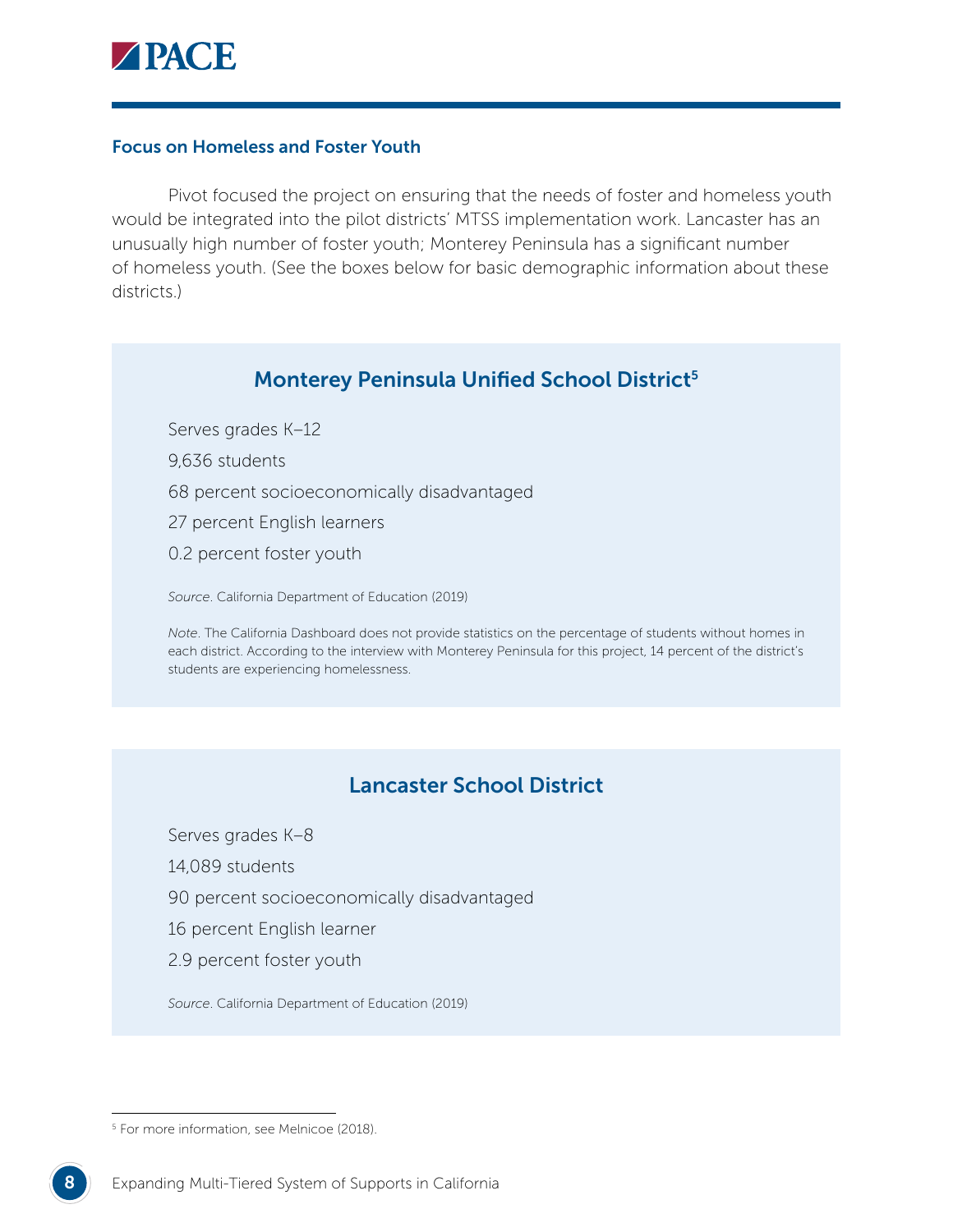Foster and homeless youth are two student subpopulations widely known to struggle academically and to have significant social and emotional challenges. As Pivot's funding proposal for this project noted:

Foster youth … often experience poor educational outcomes, including wide achievement gaps, high dropout rates, and low rates of college and career readiness. These outcomes may result from the lack of systemic, timely and effective academic and behavioral interventions (Pivot Learning, 2017).<sup>6</sup>

Homeless students,<sup>7</sup> who face substantial educational challenges, also post consistently subpar outcomes. California is just beginning to come to grips with the number of homeless students in its schools and their immense needs. For example, a 2019 state audit found that California schools significantly undercounted the number of homeless students. Though in 2017–18, schools reported 270,000 homeless students, the state auditor estimated the number to be closer to 370,000—roughly 10 percent of the state's low-income students (Jones, 2019). COVID-19 may exacerbate this situation.

One of the consequences of the pandemic in California is a significant and perhaps long-lasting economic downturn. Already, thousands have lost jobs and many more families are finding themselves experiencing poverty and housing insecurity. Children, especially among the state's most vulnerable, are under increased stress; many are experiencing trauma. COVID-19 mal-effects are likely to mount and last for years.

Districts with a system in place to address surging student needs will be better prepared to deal with the challenges that are sure to become evident in the months and years to come. Though the Pivot–Sanger MTSS Project preceded COVID-19, the project seems prescient in its emphasis on developing systems to meet the needs of some of the most vulnerable student populations.

#### Principal Project Partners

The Pivot–Sanger MTSS Project included four organizational partners: (a) Pivot Learning, (b) Sanger Unified School District through its project consultants, (c) Monterey Peninsula Unified School District, and (d) Lancaster School District.

<sup>&</sup>lt;sup>6</sup> For more information, see Courtney et al. (2011).

<sup>7</sup> The federal McKinney-Vento Act defines "homeless children" as those living in cars, motels, shelters, and campgrounds, or doubled up with other family members (Education for Homeless Children and Youths, 2015).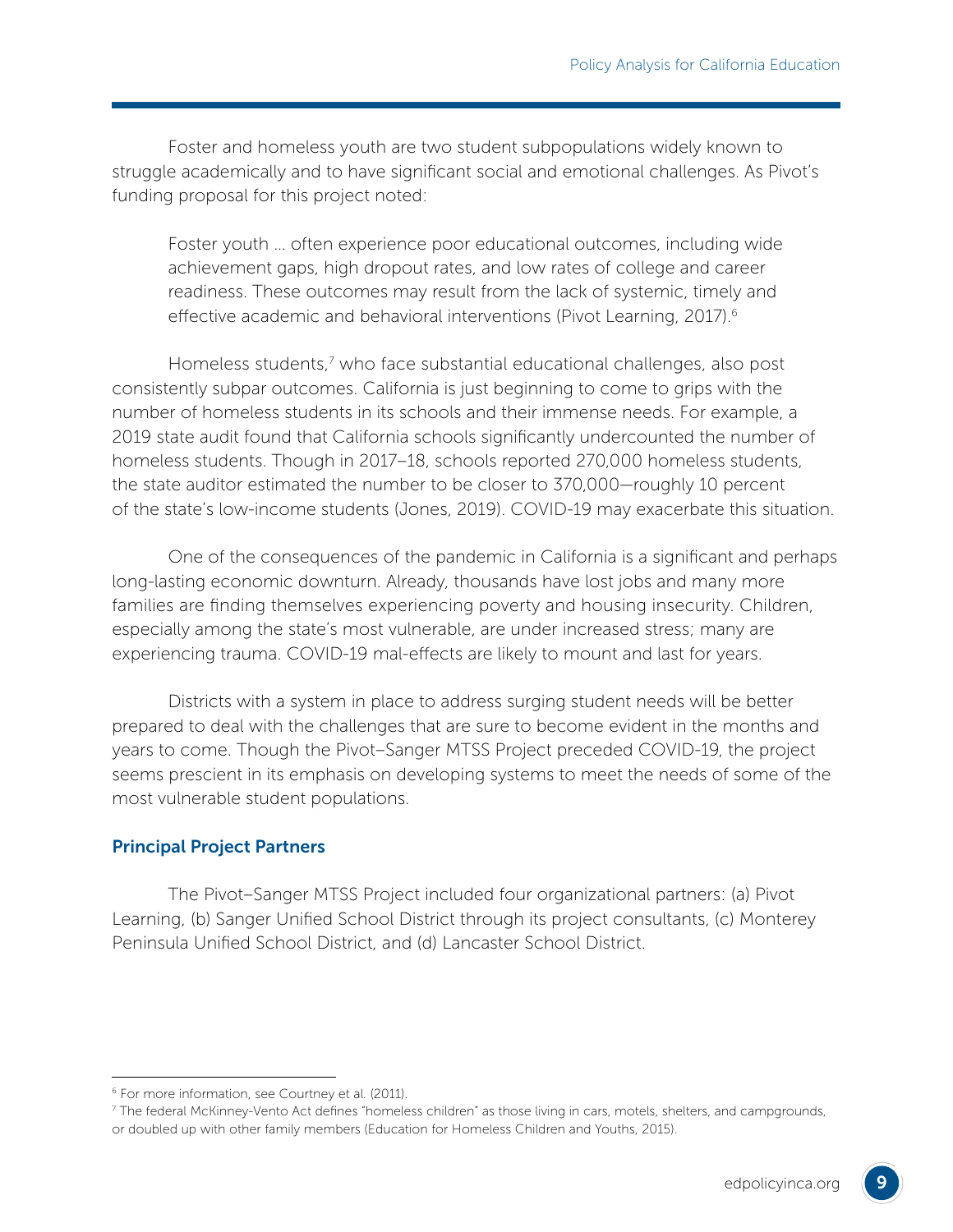

**Pivot's role.** Pivot provided expertise to the pilot districts in the areas of systems development and MTSS implementation. At the beginning of the project, Pivot conducted a landscape assessment with Monterey Peninsula and Lancaster to ensure project work would be structured around each district's context, strengths, and needs. Pivot then shepherded the work, making sure the project met identified milestones and bringing all three districts (Sanger and the pilot districts) together formally and informally in a learning network where they could share experiences and challenges, and generally find mutual aid and comfort.

To formalize organizational relationships prior to the start of the project, Pivot signed a memorandum of understanding with Sanger "to provide consultation and facilitation to Pivot partner school districts [for] a comprehensive tiered system of support … which strengthens academic and social-emotional learning supports for all students with focused services and supports for foster youth and students experiencing homelessness" (Pivot Learning & Sanger Unified School District, 2017–2018). Pivot paid Sanger for 10 days of each of the consultant's time.<sup>8</sup> Pivot also developed memoranda of understanding with Monterey Peninsula and Lancaster that detailed its responsibilities and the districts' reciprocal obligations.

The Sanger consultants. Sanger provided direct support in the form of two staff members designated as project consultants: Amy Williams and Zach Smith in 2018–19 and Nichole Rosales and Ada Wolff in 2019–20.<sup>9</sup> Appointed by Sanger's superintendent,<sup>10</sup> the consultants, all of whom had experience implementing Sanger's MTSS, served as direct contacts with and supports for Monterey Peninsula and Lancaster.

Though they shared duties across districts, Zach Smith was principal consultant to Lancaster and Amy Williams to Monterey Peninsula. According to Williams, "[We] provided anything the districts needed," including coaching, answering questions, offering materials (tools, artifacts, and the like); meeting individually with project leaders and with the district MTSS teams in person and virtually via Zoom; and "just hanging out as a thought partner." Notes Smith: "Our responsibility was to be a support, to get to know the [MTSS] teams, and to bring in the 'user perspective' to the MTSS work."

<sup>&</sup>lt;sup>8</sup> The funds went to the district; the consultants themselves did not see remuneration for their project work.

<sup>9</sup> Williams and Smith left Sanger in the 2018–19 school year to assume new roles elsewhere. Rosales and Wolff's term of service was truncated due to the abrupt end of the 2019–20 school year. As the second team of consultants did not have the time to become as deeply involved in the work as had the first team, the bulk of quotations from Sanger consultants are from Smith and Williams.

<sup>&</sup>lt;sup>10</sup> Matt Navo at the beginning of the project, Adela Madrigal Jones thereafter.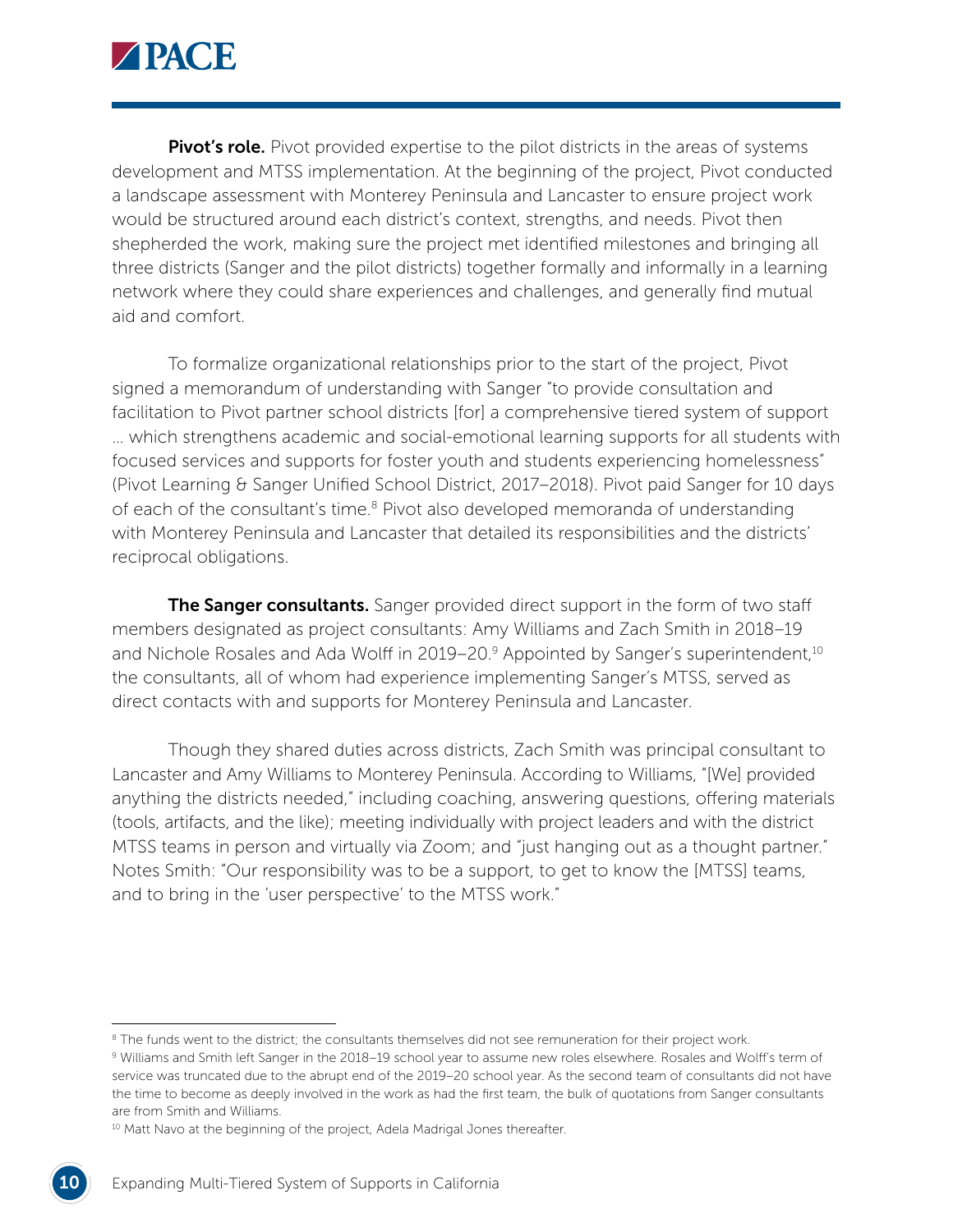The Sanger consultants brought a "We're all in this together" attitude and, in keeping with Sanger's organizational belief that there is always more to learn—as Rosales put it: "We [in Sanger] always need to go back and paint the bridge"—the consultants approached their work as a reciprocal learning opportunity. Commented Williams: "Nobody is really the expert in this. We are all plowing through [and] learning together."

Smith and Williams shared Sanger beliefs and values with the pilot districts. They described what had been in place prior to MTSS implementation and how Sanger had adapted the MTSS framework to Sanger's culture and circumstances. The consultants emphasized that their role was not to recreate Sanger in Monterey Peninsula or Lancaster but to provide these districts the information and tools they needed to learn from Sanger how to adapt the MTSS framework to their own contexts.

Smith and Williams were clear-eyed about both their value to the pilot districts and the benefit to Sanger of learning from Monterey Peninsula and Lancaster. "We tried to make sure these districts didn't make the same mistakes Sanger had made," says Smith. "The work also remind[ed] us to go back and rethink things in Sanger."

Sanger is ever mindful of its roots and of what commitment and hard work can accomplish. Says Williams: "We had to eat a big bite of humble pie at the beginning. [This work] is hard and messy but it is doable."

#### The Pilot Districts

The superintendent in each pilot district appointed a district project leader: Donnie Everett, Assistant Superintendent for MTSS, in Monterey Peninsula, and Bart Hoffman, Assistant Superintendent for Education Services, in Lancaster. These local leaders—project drivers, as they were called—took responsibility for moving the work forward in their district.

Monterey Peninsula Unified School District. When the Pivot project began, says Everett, "Monterey was in the process of developing an organizational culture that enabled teachers and administrators to recognize and embrace the importance of this work." The culture change in process, notes Everett, was meant to engage all students and staff in the work of building more collaboration and inclusiveness.

One of Monterey Peninsula's key challenges was finding a way to serve successfully the academic and social-emotional needs of its homeless students. Everett estimates that as many as 14 percent of the district's students are homeless. Many families work in agriculture or hospitality, earning only modest wages. The high cost of living in Monterey County often leaves these families little choice but to live in hotels or shelters.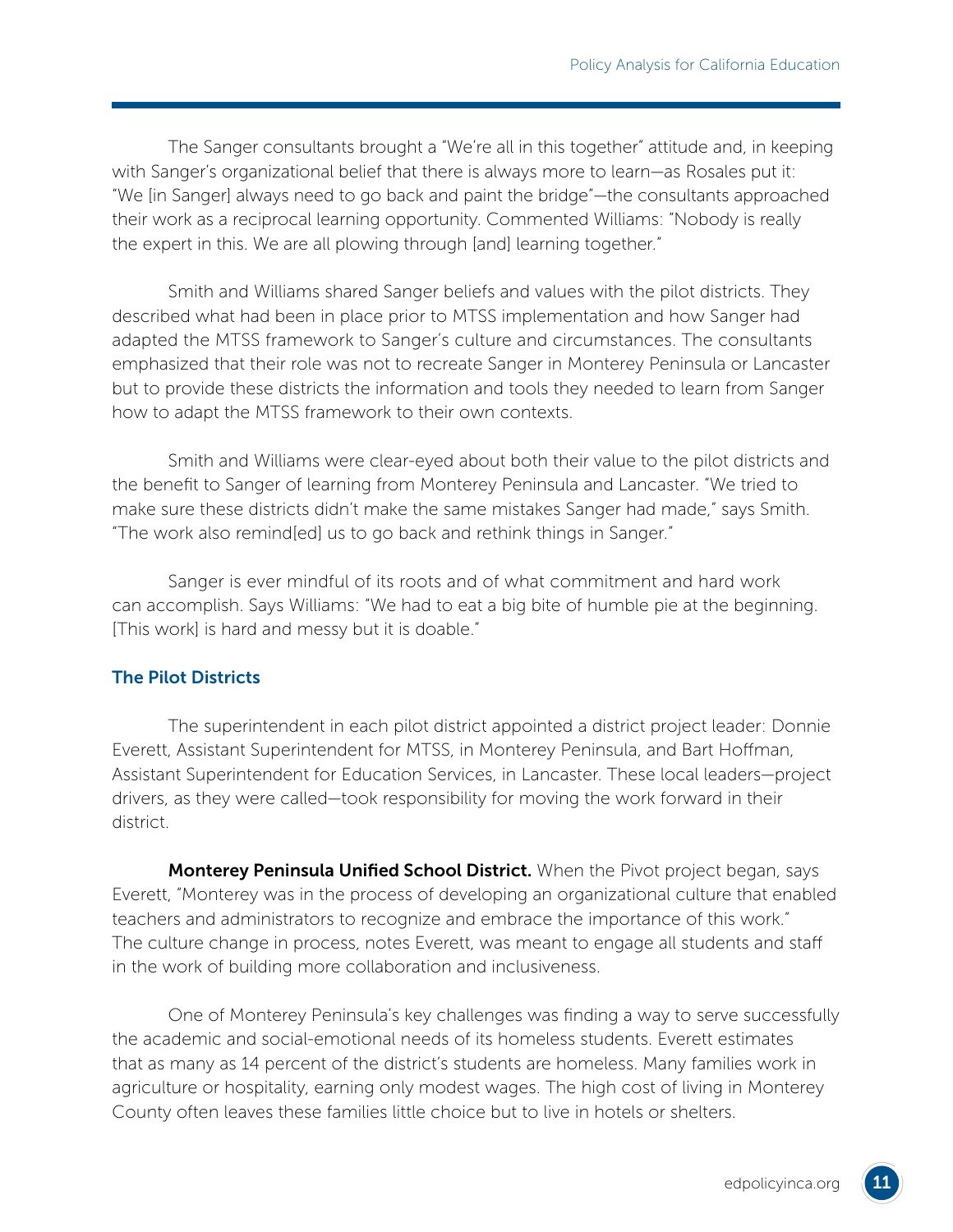

District Superintendent P. K. Diffenbaugh described why Monterey Peninsula wanted to participate in the Pivot–Sanger MTSS Project: "We were interested in breaking down silos [to develop a] common vision and common purpose. We thought this project would help us move towards that goal."<sup>11</sup> Williams had a slightly more prosaic take: Monterey wanted to build structures so it could be ready to adapt to situations and not always be in crisis mode. "If you don't have the foundational piece in place," she explained, "you're always chasing after a crisis." Constantly reacting to crises does not allow districts to build sustainable systems that are able to meet their students' evolving needs.

The district's MTSS team spanned multiple departments. In addition to Everett, it included the assistant superintendent for secondary education, associate superintendent for education services, homeless liaison, and coordinator of student support services. Williams worked hard to build trusting relationships with these people. "[I] shared some things that Sanger had done that resonated, [including] what had gone well and what hadn't, along with artifacts the [MTSS] team might want to use or consider based on what [Sanger had] learned from the process."

The Monterey MTSS team visited Sanger, where members had an opportunity to talk with educators doing the actual work on the ground, asking questions and getting more details about the mechanics of Sanger's MTSS implementation. In particular, Monterey was impressed with Sanger's data cycles. These focus on a specific data element—discipline referrals, for example. Data from this single element are presented to Sanger teams at the cabinet, school, and classroom levels to analyze and use for decisionmaking. Monterey adapted Sanger's data cycles as well as continuous examination and use of real-time data to its own context.

Another project outcome for Monterey was a districtwide scope and sequence MTSS tool that schools are able to use as a guide for their own work. Previously, district schools had embraced a number of MTSS-relevant promising practices, but these practices often were site specific and used various data collection systems, criteria for intervention placement, and intervention programs, challenging the district's efforts to understand whether the needs of the most vulnerable students were being met.

Using what they learned as a result of the project, Monterey's MTSS team worked with school leaders to analyze their data in order to better understand the needs of homeless students and develop ways to address these needs. This effort resulted in some new and innovative approaches, including new community partnerships and school-based family resource centers.

<sup>&</sup>lt;sup>11</sup> This statement is from a fall 2018 Pivot-conducted interview.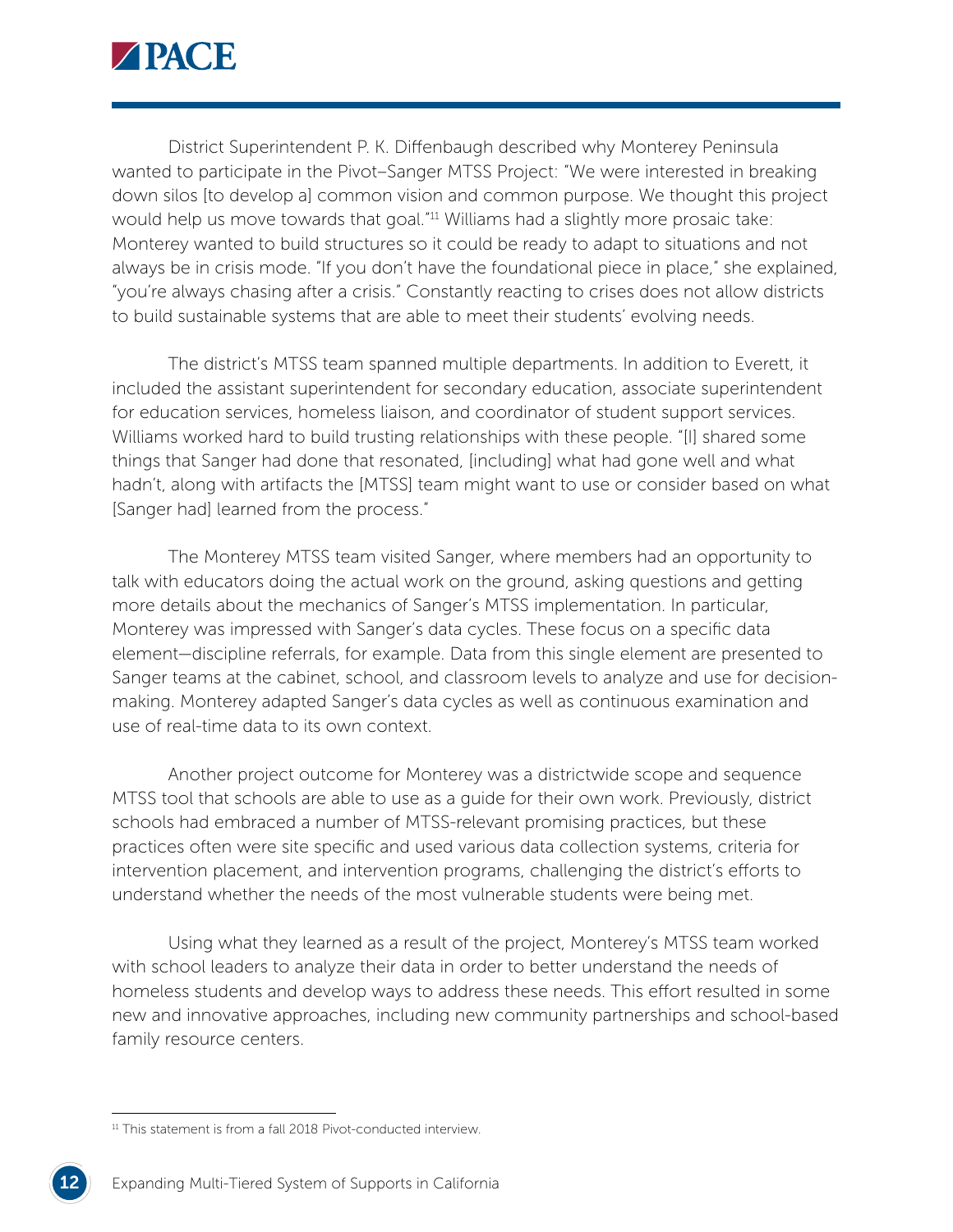As a result of the Pivot–Sanger MTSS Project, says Everett, Monterey "got better at identifying students experiencing homelessness and wrapping [our] arms around the challenges these students face." Says Diffenbaugh: "[Our] mindset has changed." She explained that school leaders in Monterey have adopted a new sense of responsibility to meet the needs of all of the students on their campus, including the most vulnerable.

When asked if Monterey could provide other districts with the kind of support Sanger provided to them, Everett said he is confident they could. "Though we are still in the beginning stages," he said, "we could provide other districts with an overview of Sanger organizational structures and descriptions of what we took from Sanger and how we adapted it to our needs."

Lancaster School District. Lancaster's significant population of homeless and foster youth, says project lead Bart Hoffman, "is related to the high cost of living in Los Angeles County." Foster families who are looking for a place where it is relatively affordable to rent a house with extra bedrooms often choose to live in the Antelope Valley.12 The financial strain on the district is apparent. Says Hoffman: "Lancaster gets the largest percent of homeless students in the county but most of the resources are devoted to LA proper."

Like Monterey, Lancaster has a diverse, multidepartment MTSS team. Zach Smith, Lancaster's principal Sanger consultant, describes a "general orientation of the group towards what kids need and how to get it to them in [the] most efficient way." This predisposition, he says, created a solid base on which Lancaster could build for the MTSS project.

Smith, as did Williams in Monterey, viewed one of his central tasks as building trusting relationships with key Lancaster players. He shared Sanger experiences—successes and failures—as well as Sanger-generated tools, procedures, and protocols Lancaster might consider for its own MTSS work. Trusting relationships, which allowed Smith to have detailed and substantive discussions with Lancaster's MTSS team, were reinforced by his modeling of the project's reciprocal benefits. Says Hoffman: "Zach always seemed to be learning as much from Lancaster as Lancaster was learning from him."

The Lancaster team, like that of Monterey, was impressed with Sanger's data system, which made data available across the district and to every school leader and teacher. Simple and consistent data displays managed by Sanger's data division ensured that, at any given time, the superintendent, principals, and teachers could refer to and discuss the same data. Student-level data were kept current so determinations could

<sup>&</sup>lt;sup>12</sup> For more, see Steen Mulfinger et al. (2017).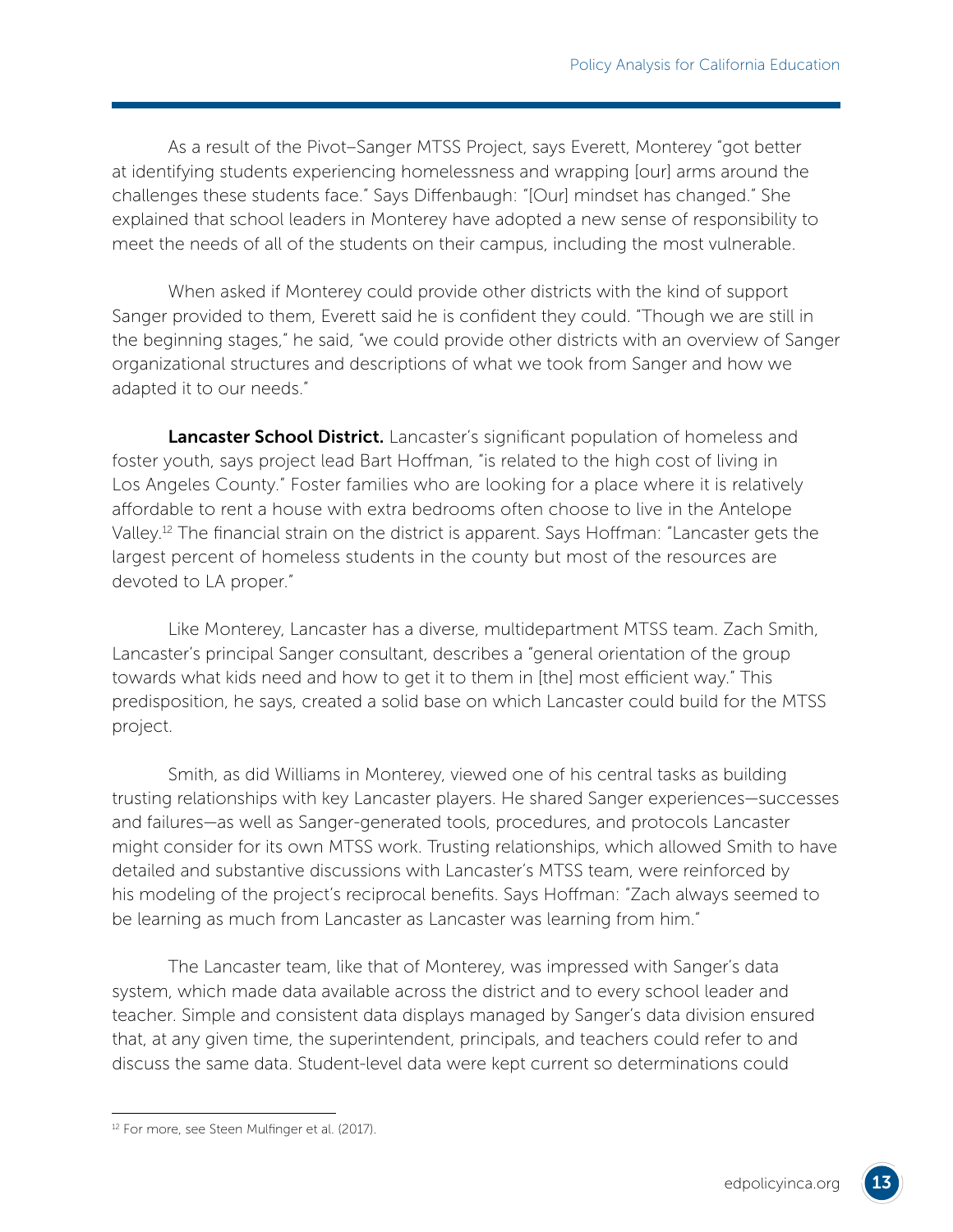

quickly be made about what MTSS tier a student was in and whether he or she might need more or less intensive support. Lancaster (like Monterey) was able to borrow some elements of Sanger's data system and procedures to improve its own data infrastructure and enhance data-based decision-making.13

Lancaster, says Hoffman, was also keen to better understand how Sanger communicated MTSS work to the full district. "Sanger is really good at putting systems into place and rolling them out to the whole district. We wanted to be able to replicate that process in our district."

The key learning came during Lancaster's visit to Sanger. The Lancaster team was struck, says Hoffman, when they heard the same message repeated over and over—for example regarding collaboration, adapting systems to local context, and using data for decision-making. The consistency of Sanger messaging reinforced for Lancaster that successful communication about MTSS was in part about the district's key players being on the same page and delivering a coherent and consistent message. Lancaster made the commitment that they too would develop a uniform messaging strategy.

"The project," says Hoffman, "helped us frame [our] MTSS work and bring it together. This showed up in [our] LCAP where we merged the MTSS work and the preexisting district strategic plan." By adding MTSS to the Local Control and Accountability Plan (LCAP), Lancaster committed resources to MTSS implementation and stabilized its continuance.

The learning network Pivot created as part of this project also paid dividends to Lancaster. Notes Hoffman, Lancaster appreciated opportunities to interact with Pivot, Monterey, and Sanger in formal and informal settings, learning from and commiserating with others engaged in the same hard work and gaining a firmer grasp of the organizational change on which they had embarked. "No one," he said, "wants to reinvent the wheel."

When asked if he thought Lancaster could extend what it learned from the project to other districts, Hoffman replied in the affirmative: "Yes we could, and are doing some of it already." The Pivot–Sanger Project helped build capacity in Lancaster. As a result, Lancaster was in a position to help other districts do the same.

<sup>&</sup>lt;sup>13</sup> Good data systems present a challenge for many California school districts. Only a few districts have the financial and technical wherewithal to maintain their own comprehensive systems. Making it possible for districts to have access to timely and relevant student data remains an issue the state has yet fully to confront. For more, see Phillips et al. (2018).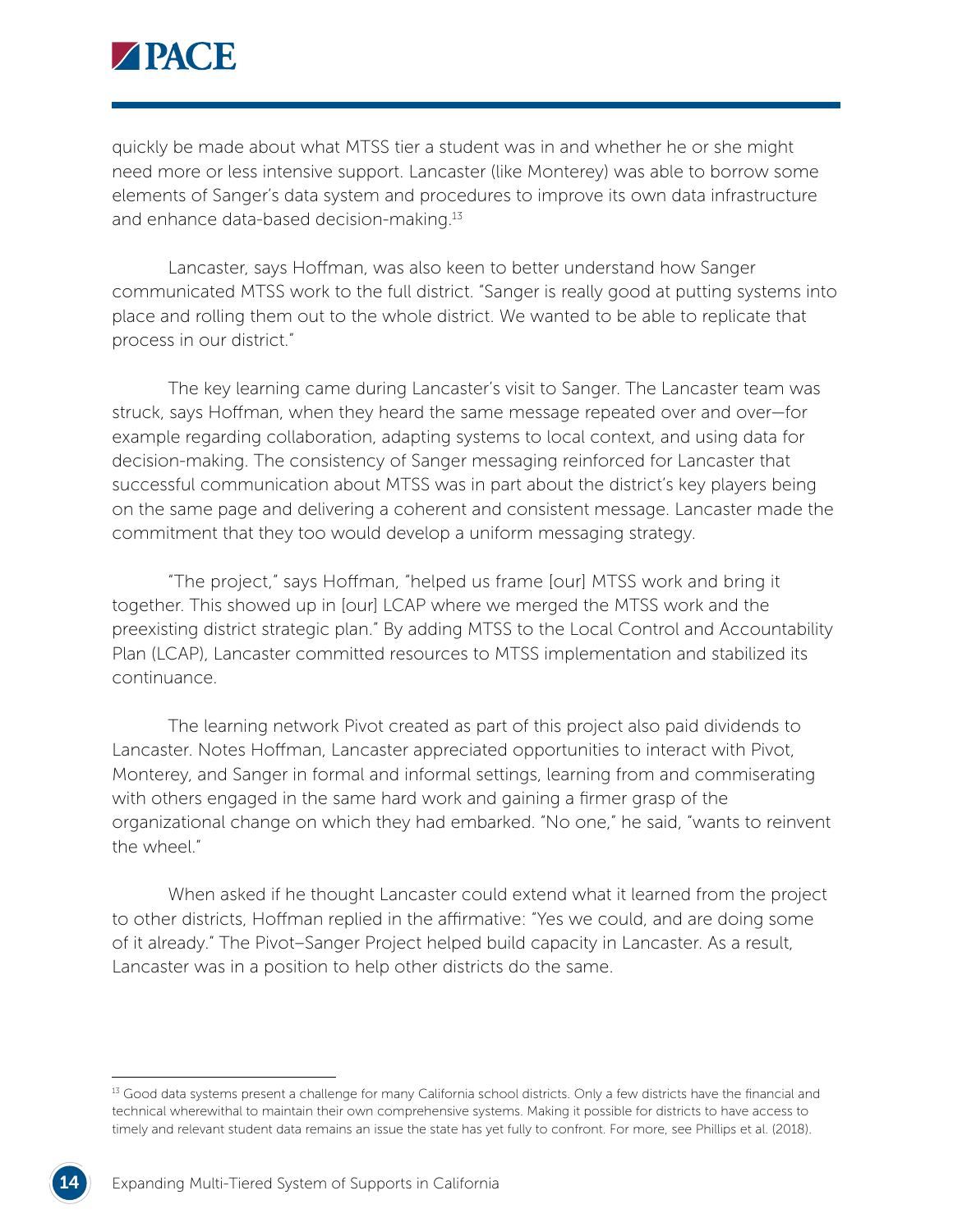#### Summing up—Key Findings and Lessons Learned

What are the key findings of this study? What lessons can we take from reviewing Sanger's path to improvement and data from the Pivot–Sanger MTSS Project? Three principal findings emerge from these combined data and offer some guidance about potential ways to further California's efforts to broaden MTSS implementation.

#### 1. Collaborative culture is central to developing the common vision and shared purpose foundational to MTSS implementation. While culture sometimes is considered static, Sanger's improvement path and the trajectory of the pilot districts' MTSS work show that district culture is malleable and is responsive to attention and commitment.

Collaborative district culture is key to MTSS implementation. Sanger spent more than a decade shaping and refining its collaborative culture, developing a web of trusting relationships and embedding collaboration in job roles and responsibilities to forge a common district purpose and shared vision. This work ensured Sanger was well positioned both prior to and during MTSS implementation.

Monterey and Lancaster were able to take advantage of the Pivot–Sanger MTSS Project to further cultural changes that had already begun. Both districts established crossdepartmental and cross-disciplinary MTSS teams as well as a shared district vision and commitment to improving outcomes for all students, described by one project participant as a "common why" that enabled each district to shape its locally relevant MTSS approach. As Williams noted: "We saw a lot of culture change in those districts."

Changing district culture, making it more collaborative and its decision-making more inclusive, is important. MTSS implementation requires a fair number of complex technical changes, including new structures, procedures, and protocols. As one of the Pivot–Sanger MTSS Project principals noted: "Technical change cannot happen without cultural change."

#### 2. MTSS implementation requires a careful and simultaneous process of replication and adaptation—fidelity to basic MTSS framework elements and adaptation to a district's context and culture. Sanger consultants' peer-to-peer support offered pilot districts both guidance about the MTSS framework and real-world experience developing district-sensitive approaches to MTSS implementation.

MTSS implementation is a balancing act of sorts. Districts need to maintain fidelity to the basic elements of the MTSS framework (student screening; targeted support;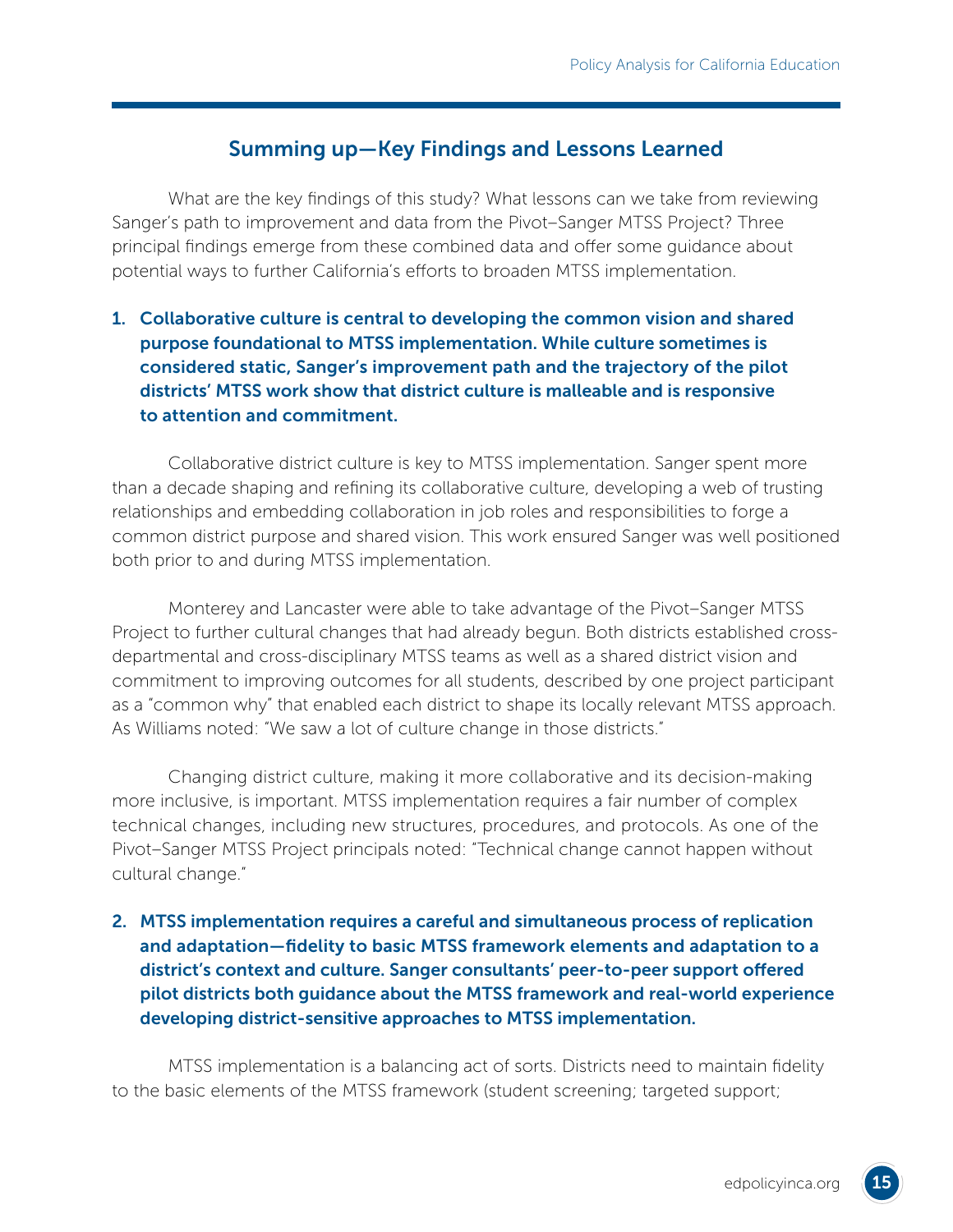

developing evidence-based strategies to address academic, behavioral, and socialemotional needs) while they adapt the framework to local culture and context. In Sanger, this split-screen approach was evident in the use of pilots and feedback that enabled the district to develop a tailored MTSS implementation approach that embodied Sanger's signal belief: "Build on what is and make it your own."

When the project began, Monterey and Lancaster had their own district cultures, climates, systems, and circumstances. With help from Pivot and the Sanger consultants, these districts were able to gain an understanding of the elements of the MTSS framework along with approaches that could tailor MTSS implementation to their own contexts. As a result, MTSS in Monterey and Lancaster, while maintaining basic MTSS elements, has been adapted to fit the local circumstances of each district.

The support central to the Pivot–Sanger MTSS Project gave an added boost to the efficacy of peer-to-peer learning. Sanger consultants knew the MTSS ropes. As Williams noted: "With practitioners working with practitioners, there is a closeness to the work, close enough to see the successes and failures and to share with each other in a more timely fashion." The pilot districts were able to take advantage of Sanger's MTSS implementation experience and avoid pitfalls and mistakes it had already encountered.

3. Pivot served as project guide and gentle provocateur. As an outside agency, Pivot was able to perform a number of critical functions: (a) use its knowledge of systems change to spur pilot districts to uncover their strengths and address their challenges; (b) apply appropriate pressure to ensure the pilot districts met milestones and continued moving forward; and (c) develop a project-specific learning network that created space for participating districts to engage in reciprocal learning and mutual problem solving.

The early landscape assessment Pivot conducted offered pilot districts a clear picture of both their strengths and weaknesses. Pivot helped challenge beliefs about "what is" as the pilot districts named the issues they needed to address as they began moving into MTSS implementation.

The Pivot-established project network created both pressure on and support for Monterey and Lancaster. Districts had a venue in which to talk about common challenges they were facing in their MTSS work. At the same time, the pilot districts felt pressure to stay on course so they could speak with their network colleagues from a position of knowledge and doing.

Pivot's wide and deep experience meant the organization was able to view work from both the 60,000-foot and ground levels. These dual perspectives helped give the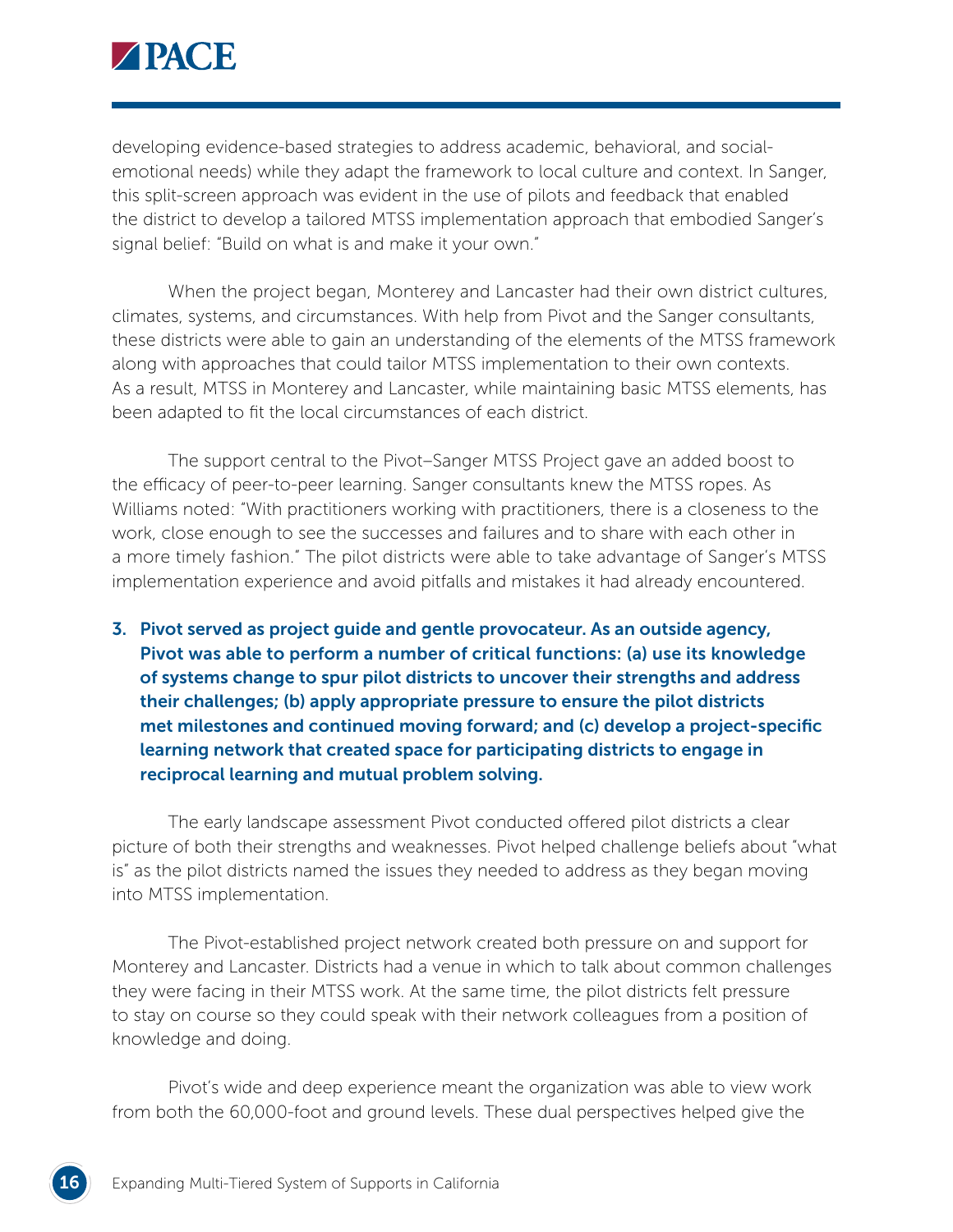pilot districts the tools to move from idiosyncratic to systemic responses. Pivot placed project work not as learning to follow a set of predetermined steps but in the frame of collaborative problem-solving.

#### **Conclusion**

Monterey and Lancaster benefited from the Pivot–Sanger MTSS Project in part because they came to it with an openness to change. As Williams put it: "It's about their vulnerability and humility. Districts get stuck when they think they have it all figured out or when they dismiss new ideas with 'We're doing that already.'" The pilot districts approached MTSS implementation ready to accept support from the Sanger consultants and eager to share challenges and dilemmas with their partner districts.

The Pivot–Sanger MTSS Project accelerated MTSS implementation in Monterey and Lancaster. The state might consider this approach or a variant of it—an outside technical assistance provider; peer-to-peer consultants fully cognizant of successful MTSS implementation; and a learning network as a forum for shared ideas and challenges—as it continues to broaden MTSS implementation, especially in the age of COVID-19.

#### **References**

- California Department of Education. (2018, June). *Sanger Unified School District model programs and practices.* <https://www.cde.ca.gov/ta/sr/cs/documents/ddmpp1062414.pdf>
- California Department of Education. (2019). *California school dashboard*.<https://caschooldashboard.org>
- Courtney, M. E., Dworsky, A., Brown, A., Cary, C., Love, K., & Vorhies, V. (2011). *Midwest evaluation of the adult functioning of former foster youth: Outcomes at age 26*. Chapin Hall at the University of Chicago. [https://www.chapinhall.org/](https://www.chapinhall.org/wp-content/uploads/Midwest-Eval-Outcomes-at-Age-26.pdf) [wp-content/uploads/Midwest-Eval-Outcomes-at-Age-26.pdf](https://www.chapinhall.org/wp-content/uploads/Midwest-Eval-Outcomes-at-Age-26.pdf)
- David, J. L., & Talbert, J. E. (2012, October). *Turning around a high-poverty school district: Learning from Sanger Unified's success* [Report]. Bay Area Research Group and Center for Research on the Context of Teaching. [https://crceducation.stanford.edu/sites/g/files/sbiybj8016/f/sanger\\_turnaround\\_10-14-12.pdf](https://crceducation.stanford.edu/sites/g/files/sbiybj8016/f/sanger_turnaround_10-14-12.pdf)
- Education for Homeless Children and Youths, 42 U.S.C. Chapter 119, Subchapter VI, Part B. (2015). [https://uscode.house.](https://uscode.house.gov/view.xhtml?path=/prelim@title42/chapter119/subchapter6/partB&edition=prelim) [gov/view.xhtml?path=/prelim@title42/chapter119/subchapter6/partB&edition=prelim](https://uscode.house.gov/view.xhtml?path=/prelim@title42/chapter119/subchapter6/partB&edition=prelim)
- Humphrey, D., Koppich, J., Lavadenz, M., Marsh, J., O'Day, J., Plank, D., Stokes, L., & Hall, M. (2017, April). *Paving the way to equity and coherence? The Local Control Funding Formula in year 3* [Report]. Policy Analysis for California Education.<https://edpolicyinca.org/publications/paving-way-equity-and-coherence>
- Jones, C. (2019, November 27). Schools fail to identify thousands of homeless children, state audit finds. *EdSource*. <https://edsource.org/2019/schools-fail-to-identify-thousands-of-homeless-children-state-audit-finds/620655>
- Koppich, J., & Humphrey, D. C. (2018, September). *Getting down to facts II: The Local Control Funding Formula (LCFF): What have we learned after four years of implementation?* [Technical report]. Policy Analysis for California Education. <https://gettingdowntofacts.com/publications/local-control-funding-formula-lcff-what-have-we-learned-after-four-years>
- Melnicoe, H. (2018, November). *Crisis on the coast. The Bay Coastal foster youth and homeless student populations* [Report]. Pivot Learning. <https://www.pivotlearning.org/crisis-on-the-coast>
- Morin, A. (n.d.). What is Universal Design for Learning (UDL)? *Understood*. [https://www.understood.org/en/learning](https://www.understood.org/en/learning-thinking-differences/treatments-approaches/educational-strategies/universal-design-for-learning-what-it-is-and-how-it-works)[thinking-differences/treatments-approaches/educational-strategies/universal-design-for-learning-what-it-is-and-how](https://www.understood.org/en/learning-thinking-differences/treatments-approaches/educational-strategies/universal-design-for-learning-what-it-is-and-how-it-works)[it-works](https://www.understood.org/en/learning-thinking-differences/treatments-approaches/educational-strategies/universal-design-for-learning-what-it-is-and-how-it-works)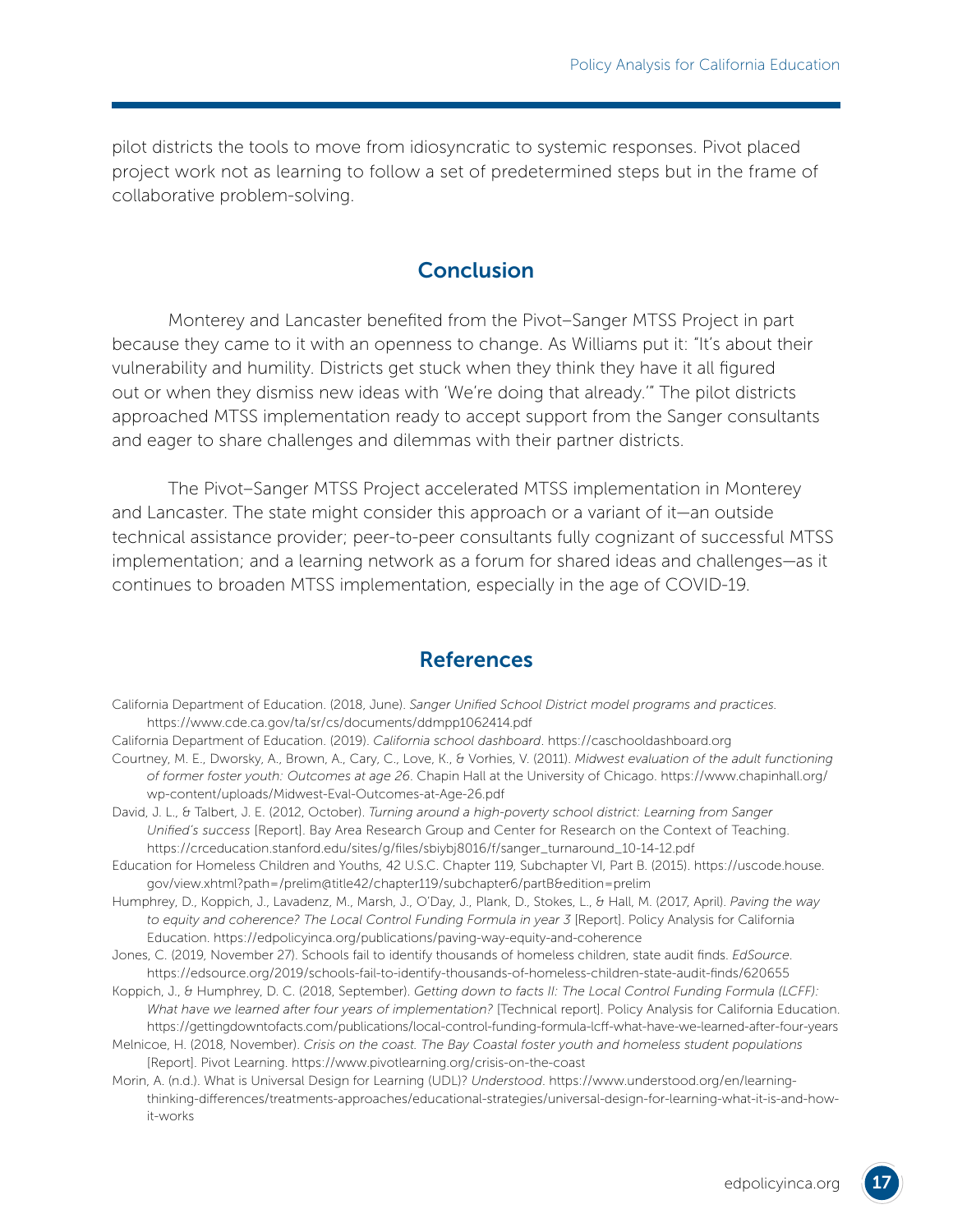

- Phillips, M., Reber, S., & Rothstein, J. (2018, September). *Getting down to facts II: Making California data more useful for educational improvement* [Research brief]. Policy Analysis for California Education. [https://edpolicyinca.org/](https://edpolicyinca.org/publications/making-california-data-more-useful-educational-improvement) [publications/making-california-data-more-useful-educational-improvement](https://edpolicyinca.org/publications/making-california-data-more-useful-educational-improvement)
- Pivot Learning. (2017, January). *Scaling best practices in prevention and intervention (MTSS) for foster youth: A proposal from Pivot Learning* [Funding proposal submitted to Stuart Foundation].

Pivot Learning & Sanger Unified School District. (2017, November 6–2018, June 30). *Master agreement.*

- Podolsky, A., Darling-Hammond, L., Doss, C., & Reardon, S. (2019, May 16). *California's positive outliers: Districts beating the odds* [Report]. Learning Policy Institute. [https://learningpolicyinstitute.org/product/positive-outliers-districts](https://learningpolicyinstitute.org/product/positive-outliers-districts-beating-odds-report)[beating-odds-report](https://learningpolicyinstitute.org/product/positive-outliers-districts-beating-odds-report)
- Steen Mulfinger, L., Carter, A., & Melnicoe, H. (2017, October). *The Antelope Valley: Over the hill and out of sight* [Report]. Policy Analysis for California Education. <https://edpolicyinca.org/publications/antelope-valley>
- Talbert, J. E., & David, J. L. (2019, September). *Sanger Unified School District: Positive outliers case study.* Learning Policy Institute. [https://learningpolicyinstitute.org/sites/default/files/product-files/Positive\\_Outliers\\_Qualitative\\_CS\\_Sanger\\_](https://learningpolicyinstitute.org/sites/default/files/product-files/Positive_Outliers_Qualitative_CS_Sanger_REPORT.pdf) [REPORT.pdf](https://learningpolicyinstitute.org/sites/default/files/product-files/Positive_Outliers_Qualitative_CS_Sanger_REPORT.pdf)
- Tully, S. (2015, July 19). Homeless students get new attention in school accountability plans. *EdSource*. [https://edsource.org/](https://edsource.org/2015/homeless-students-get-new-attention-in-school-accountability-plans/83146) [2015/homeless-students-get-new-attention-in-school-accountability-plans/83146](https://edsource.org/2015/homeless-students-get-new-attention-in-school-accountability-plans/83146)

#### Author Biography

**Julia E. Koppich** is President of J. Koppich & Associates, a San Francisco-based education-consulting firm. She has served as a policy consultant for numerous state and federal organizations, including the U.S. Department of Education, National Center on Performance Incentives, Education Commission of the States, National Governors' Association, and National Board for Professional Teaching Standards. Dr. Koppich has been a principal investigator on studies of urban school change, teacher peer review, and the impact of federal policy on states and local school districts. She recently served as a member of the core research team investigating implementation of California's path-breaking school finance law, the Local Control Funding Formula. At this writing, Dr. Koppich is a lead researcher on the PACE study of school governance and stakeholder engagement in the time of COVID-19; she serves as a senior consultant to the California Labor Management Initiative. Her areas of expertise include public sector labor relations and improving teacher effectiveness, with an emphasis on teacher evaluation and compensation. She is the author of numerous articles and co-author of two books: *A Union of Professionals* and *United Mind Workers: Unions and Teaching in the Knowledge Society*.